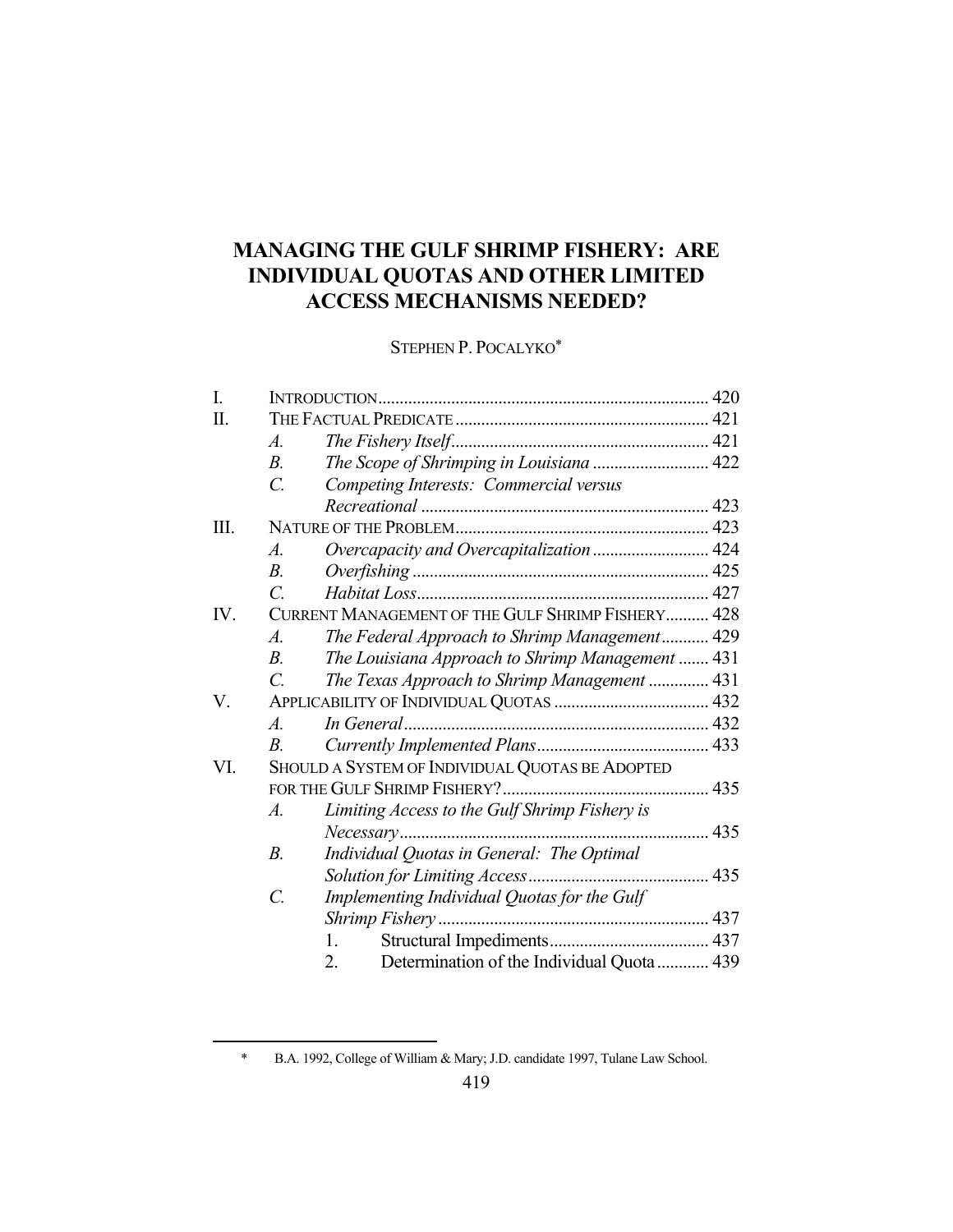#### I. INTRODUCTION

 John Selden, in his classic response to Hugo Grotius' treatise *Mare Liberum*, stated that, "the sea, by the law of nature or nations, is not common to all men, but capable of private dominion."1 Although generations of scholars have derided Selden's contention that the seas are capable of ownership,<sup>2</sup> current realities of fishery management necessitate a reevaluation of certain aspects of this conceptualization, specifically with regard to the open access system that underlies shrimping in the Gulf of Mexico and Louisiana today.

 At present, the time-honored shrimping industry in the Gulf of Mexico and Louisiana finds itself at a crossroads. Although open access has been a policy fixture and a *de facto* "right" for generations, the negative economic and ecological implications of continuing this regime beg the question of whether access to Gulf shrimp resources should be limited, and, if so, in what manner.

 While a variety of limited access mechanisms have been devised and implemented in different jurisdictions, one of the most successful, and parenthetically controversial, techniques utilized in the management and conservation of fisheries involves the creation of a system of "individual quotas" (IQ). IQ systems limit access to a given species via the issuance of annual quotas based typically on historic catch to a finite number of fishermen (or vessels). Moreover, such quotas, which can be legislatively made "transferable," represent the privatization of a natural resource and the ultimate vindication of Selden's thesis.

 <sup>1.</sup> James Brown Scott, *Introductory Note* to HUGO GROTIUS, THE FREEDOM OF THE SEAS ix (Ralph van Deman Magoffin trans., 1916) (1633) (quoting JOHN SELDEN, MARE CLAUSUM). Grotius, a Dutch lawyer, published his treatise advocating free access to the oceans in 1608 at the request of the Dutch East Indies Company; the aim was to refute Spanish and Portuguese claims to specific portions of the world's seas and to the right to exclude foreigners therefrom. Selden, an English lawyer, countered on behalf of English, who, like the Spanish and Portuguese, also claimed portions of the high seas. *Id.* at v-ix.

 <sup>2.</sup> James Brown Scott writes that while "the *Mare Liberum* is still an open book, the *Mare Clausum* is indeed a closed one, and as flotsam or jetsam on troubled waters, [*Mare Liberum*] rides the waves, whereas its rival, heavy and water-logged, has gone under." *Id.* at ix.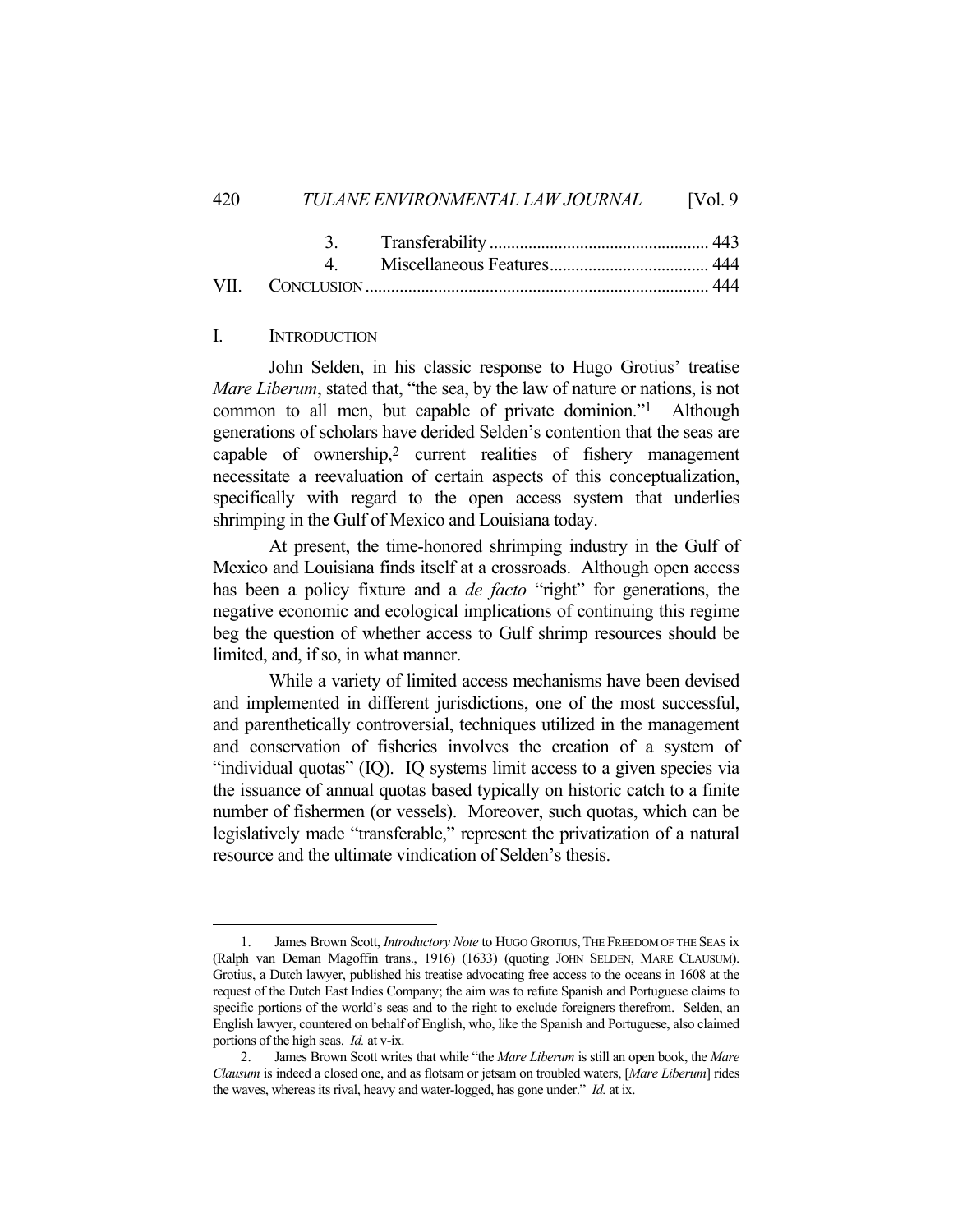This Article will assess the applicability of "individual quotas" (IQs) to the Gulf shrimp fisheries. Upon evaluation of the problems faced by these fisheries in light of the biological particularities of shrimp, the scope of shrimping in Louisiana, the current management structure, and other alternative limited access strategies, the bottom line that emerges is that access to Gulf shrimp fisheries should be limited and that individual quotas represent the most effective way of accomplishing this end.

#### II. THE FACTUAL PREDICATE

# *A. The Fishery Itself*

 The Gulf of Mexico shrimp fishery is dominated by the three main species, commonly known as white, brown, and pink shrimp.<sup>3</sup> These three species comprise roughly 98% of the annual commercial catch of shrimp in the Gulf.4 The remaining 2% of the catch is composed of seabobs, sugar shrimp, rock shrimp, and royal reds.5

 All three of the major species inhabit the waters along the North American seaboard from Martha's Vineyard in Massachusetts to the Yucatan in Mexico.<sup>6</sup> The highest concentrations of brown shrimp are located off the coast of Texas, with relatively high concentrations along the coast of Louisiana, as well.7 White shrimp exist in their highest concentrations along the Louisiana coast between the Mississippi River and the Texas state line.<sup>8</sup> Pink shrimp concentrations are highest along the southwest tip of Florida.9

 The biological lifecycle of shrimp is a critical factor in designing mechanisms to manage and conserve the fishery. Each adult female

 <sup>3.</sup> HAROLD F. UPTON, ET AL., THE GULF OF MEXICO SHRIMP FISHERY: PROFILE OF A VALUABLE NATIONAL RESOURCE 4 (1992).

 <sup>4.</sup> *Id.* In 1984, brown shrimp comprised 55% of this catch, white shrimp 33%, and pink shrimp 10%. Although annual fluctuations inevitably occur, these percentages have remained relatively constant over the past thirty years (+/- 2%). *Id.* at 31.

 <sup>5.</sup> *Id.* at 4. In the scientific community, brown, white, and pink shrimp are respectively known as *Penaeus aztecus*, *Penaeus setiferus*, and *Penaeus duorarum*. The four minor species are scientifically classified as *Hymenopenaeus robustus* (royal reds), *Xiphopenaeus kroyeri* (seabobs), *Sicyonia brevirostris* (rock shrimp), and *Trachypenaeus similis* (sugar shrimp). *Id.*

 <sup>6.</sup> *Id.* at 11. The only exception is on the Gulf coast of Florida where only pink shrimp can be found. *Id.* at 12.

 <sup>7.</sup> UPTON,*supra* note 3, at 13.

 <sup>8.</sup> *Id.* at 13.

 <sup>9.</sup> *Id.*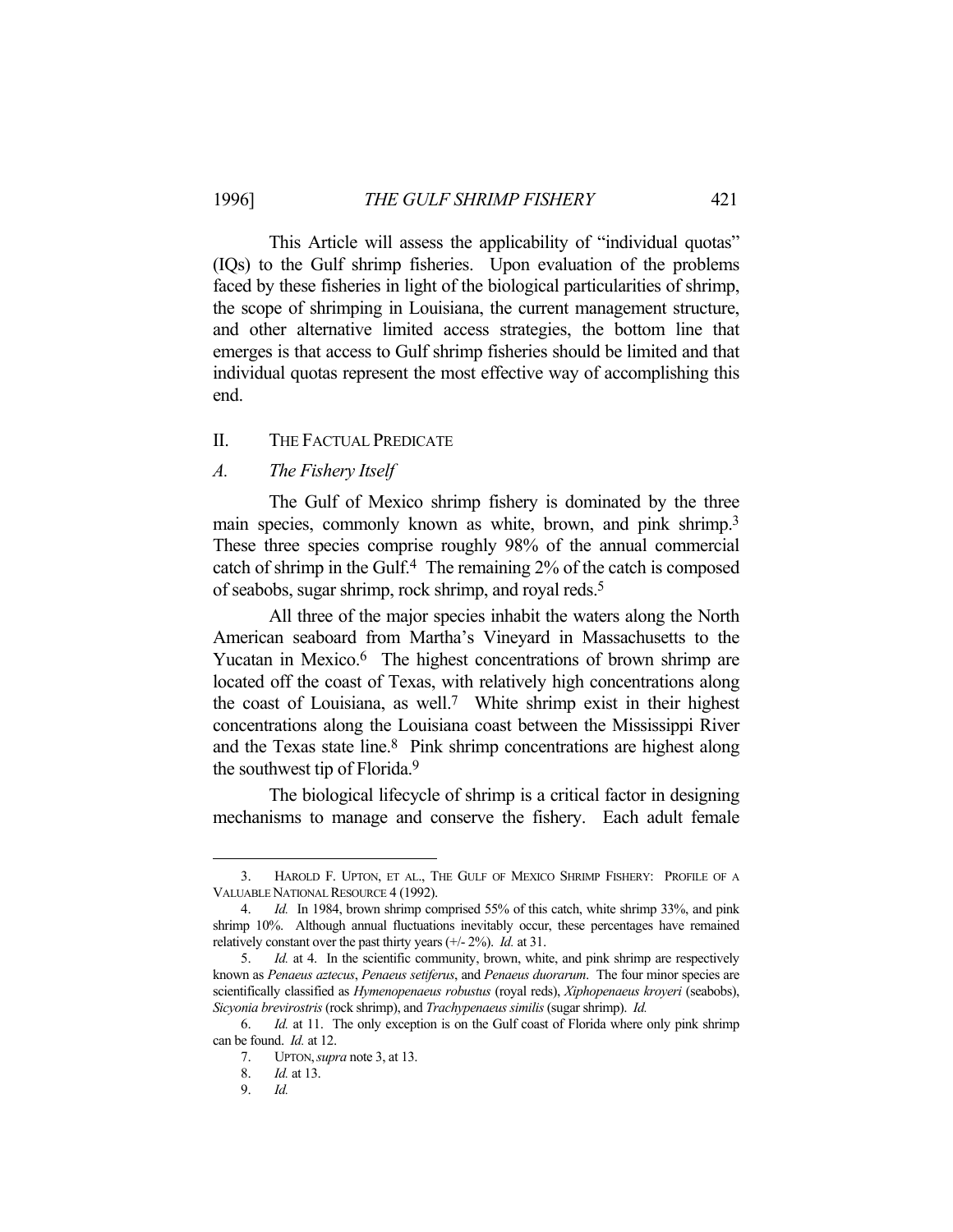shrimp lays hundreds of thousands of eggs at sea each year.<sup>10</sup> These eggs hatch within twenty-four hours of being externally fertilized.<sup>11</sup> Over the next two to three weeks, ocean currents carry the planktonic larvae into coastal estuaries/marshes.12 In the nutrient rich environment of the protected coastal marshes and estuaries, the postlarvae develop over the next two to four weeks into juvenile shrimp.13 Gradually, the maturing shrimp exit the marshes/estuaries, move out to sea, assimilate into the adult shrimp fishery and, in time, repeat the annual cycle by spawning.14 In so far as lifespan, most shrimp do not live for more than one year.15

# *B. The Scope of Shrimping in Louisiana*

 Shrimping in the Gulf of Mexico, and Louisiana in particular, represents a highly lucrative industry that provides a source of livelihood for many individuals. Of all the major United States fisheries, shrimping ranks second in terms of revenue generated and seventh in the number of pounds harvested.16 Moreover, of these figures, eighty-one percent of the total value of United States landings and seventy-two percent of the total quantity harvested nationally come from the shrimping industry in the Gulf of Mexico.<sup>17</sup> Although Louisiana has traditionally been the nation's top shrimp producer, Texas has in recent years replaced Louisiana as the nation's dominant shrimp producing state.18 Nonetheless, shrimping in Louisiana continues to generate substantial amounts of revenue as was

 <sup>10.</sup> *Id.* at 7. The average brown shrimp lays 100,000 to 300,000 eggs per spawn, with one spawn per year. *Id.*

 <sup>11.</sup> UPTON,*supra* note 3, at 6.

 <sup>12.</sup> *Id.*

 <sup>13.</sup> *Id.*

 <sup>14.</sup> *Id.* at 6-7.

 <sup>15.</sup> Tommy C. Simmons, *From Sea to Table*, BATON ROUGE ADVOCATE, Aug. 3, 1995, at 1F (quoting Brand Savoie, head of the Louisiana Department of Wildlife and Fisheries' shrimp division).

 <sup>16.</sup> *Id.*

 <sup>17.</sup> UPTON,*supra* note 3, at 1. In 1990, 346.5 million pounds of shrimp were landed in the United States, of which 249.5 million pounds were derived from the Gulf shrimp fishery. The total value of United States landings in 1990 was calculated at \$491.4 million, of which \$398.6 was attributable to Gulf shrimping. *Id.*

 <sup>18.</sup> *Id.* at 26. Although Louisiana accounted for two-thirds of the value of Gulf landings in the late 1940s, by 1981, Texas' share of this value had grown to 46% while Louisiana's share declined to 28%. *Id.*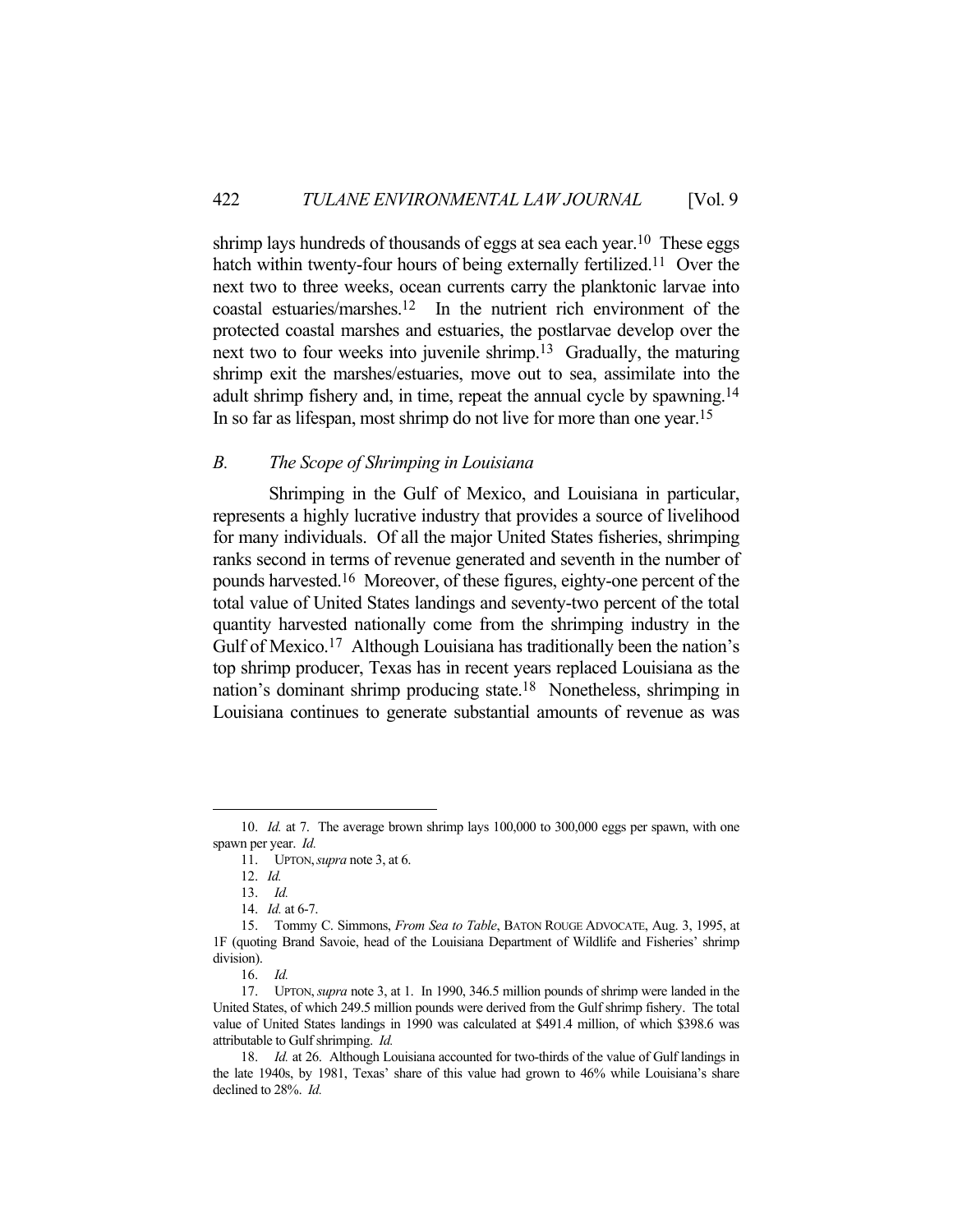demonstrated by the total 1994 dockside valuation for landed shrimp of \$157 million.19

# *C. Competing Interests: Commercial versus Recreational*

 Of the approximately thirteen thousand boats that make up the commercial shrimping fleet in the Gulf of Mexico, five thousand are offshore shrimpers that target predominantly adult brown and red royal shrimp.<sup>20</sup> The remaining eight thousand are in-shore food and bait shrimpers that target principally juvenile white, pink, and brown shrimp.<sup>21</sup> In comparison to the commercial fleet, the recreation shrimping fleet is comprised of approximately forty-five thousand boats in the Gulf and Atlantic.22 Moreover, commercial shrimping in Louisiana is dominated by small-scale operations as opposed to largescale, corporate shrimping fleets.<sup>23</sup>

 In addition to the two primary user groups, the Louisiana legislature has created a sub-grouping of Cajun and Creole shrimp trawlers.24 Specifically, the relevant statute stipulates that "shrimp trawls are part of the Cajun and Creole heritage of the state and, as such, should be preserved in order to help maintain the Cajun and Creole culture."25 Accordingly, trawling by Cajun and Creole shrimpers has become a sacrosanct activity that cannot be prohibited.

# III. NATURE OF THE PROBLEM

 As managed under the current open access system, the Gulf shrimp fishery faces a number of serious problems that threaten not only the biological stability of the associated shrimp populations, but also the macroeconomic utility derived by society from such endeavors. Among the most serious issues facing the fishery are: (1) overcapacity and overcapitalization, (2) overfishing, and (3) habitat loss.

 <sup>19.</sup> Simmons, *supra* note 15, at 9F. Of the \$157 million landed, the dockside value for brown shrimp was \$57 million, while white shrimp brought in \$96 million dockside.

 <sup>20.</sup> UPTON,*supra* note 3, at 13-15.

 <sup>21.</sup> *Id.*

 <sup>22.</sup> *Id.* at 16.

 <sup>23.</sup> Interview with Kenneth Roberts, Marine Economist, Louisiana Cooperative Extension Service, Louisiana State University, in Baton Rouge, La. (Oct. 20, 1995).

 <sup>24.</sup> LA.REV. STAT.ANN. § 49:170.3 (West 1995).

 <sup>25.</sup> *Id.*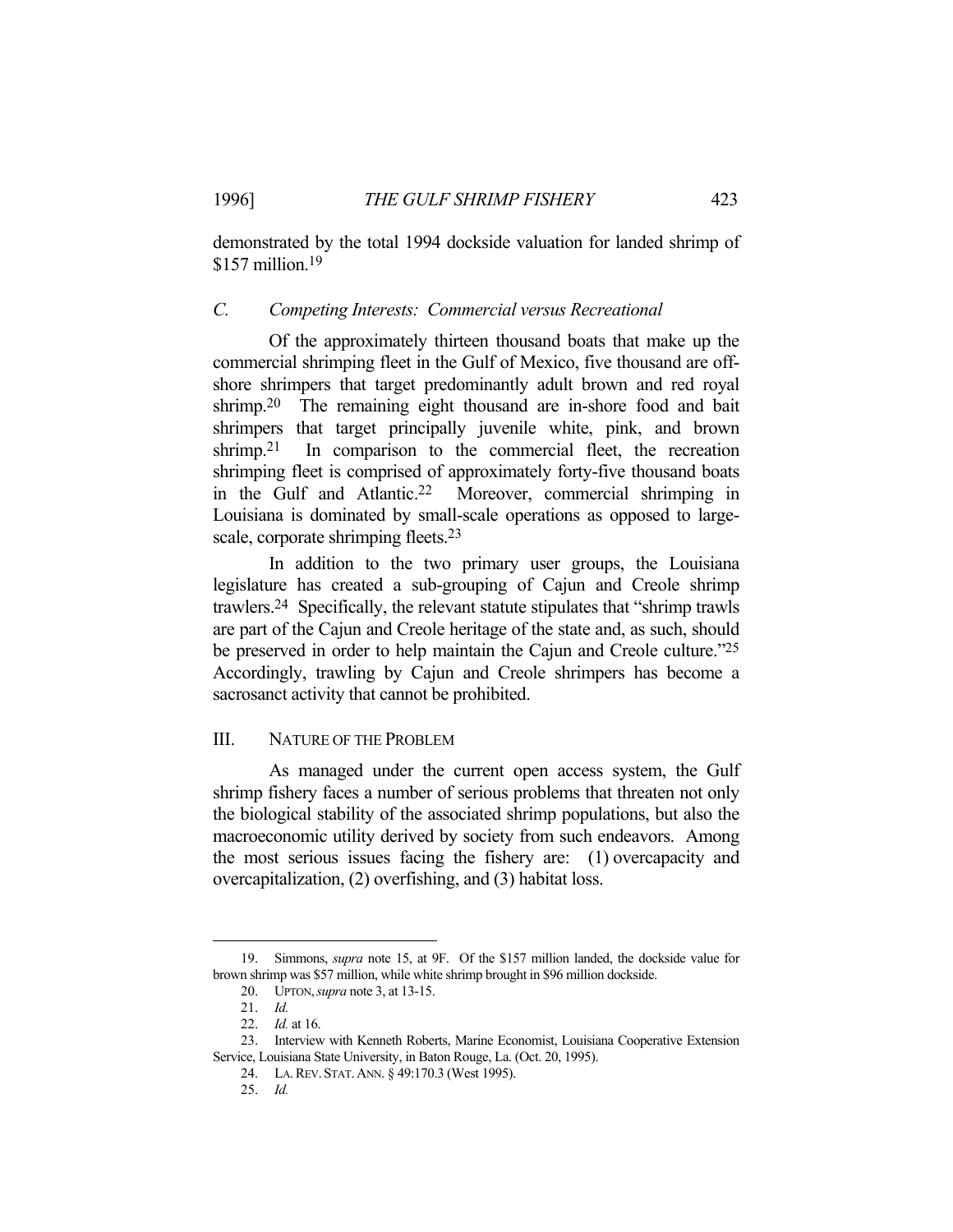#### *A. Overcapacity and Overcapitalization*

 Overcapacity and overcapitalization are conceptually related problems with serious economic and biological repercussions. Specifically, a fishery becomes overcapitalized when harvesting capacity exceeds that necessary to harvest a given resource. Overcapitalization ultimately results in declining financial performance and the dissipation of economic rent. Unlike declines in financial performance that are detrimental to the *individual* capital investor in a particular fishery, the dissipation of economic rent poses a far greater threat to *society* at large.

 "Economic rent" is a macroeconomic concept grounded in societal utility. It is defined as the surplus that remains after all costs and normal profits have been deducted from total revenues.26 Within this setting, "normal profits" constitute "the return on investments in capital and labor that could be expected in another economic activity outside of the shrimp fishery."27

 As harvesting capacity increases beyond that needed to harvest the resources, total costs (and normal profits) rise at a rate faster than revenues. As this occurs, economic rent gradually dissipates until total revenue includes nothing but costs and normal profits. Theoretically, once economic rent disappears, the continually increasing costs begin eating away at normal profits, at which point in time the prudent investor would exit the industry. Economists argue that by: (1) utilizing management strategies that increase size of stock and size of shrimp, (2) increasing shrimp prices, and/or (3) reducing costs via technical innovation, an overcapitalized shrimping industry can increase "economic rent."28 However, adoption of any of these factors will attract

 <sup>26.</sup> UPTON, *supra* note 3, at 60. Economic rent is comprised of two unique components: (1) entrepreneurial rent and (2) resource rent. Entrepreneurial rent is defined as "the portion of surplus profits arising from the specific skills of the operator or fishermen." Resource rent, on the other hand, is a concept unique to ventures utilizing common resources. In the context of the harvesting of shrimp, a common resource under the current open access regime, resource rent specifically refers to the "value a fisherman would be willing to pay [on the open market] for the right to harvest shrimp." *Id.* In economic endeavors utilizing resources that are not common, economic rent is solely the product of entrepreneurial rent.

 <sup>27.</sup> *Id.* Although functionally distinguishable, "normal profits" are similar to the economic concept of "opportunity cost." Given a multiplicity of input options, the output, whether profit or cost, will vary according to the initial choices and allocations. Accordingly, attempts to maximize profit or, in the alternative, to minimize cost require front-end determinations of the optimal utilization of limited resources.

 <sup>28.</sup> *Id.* at 61.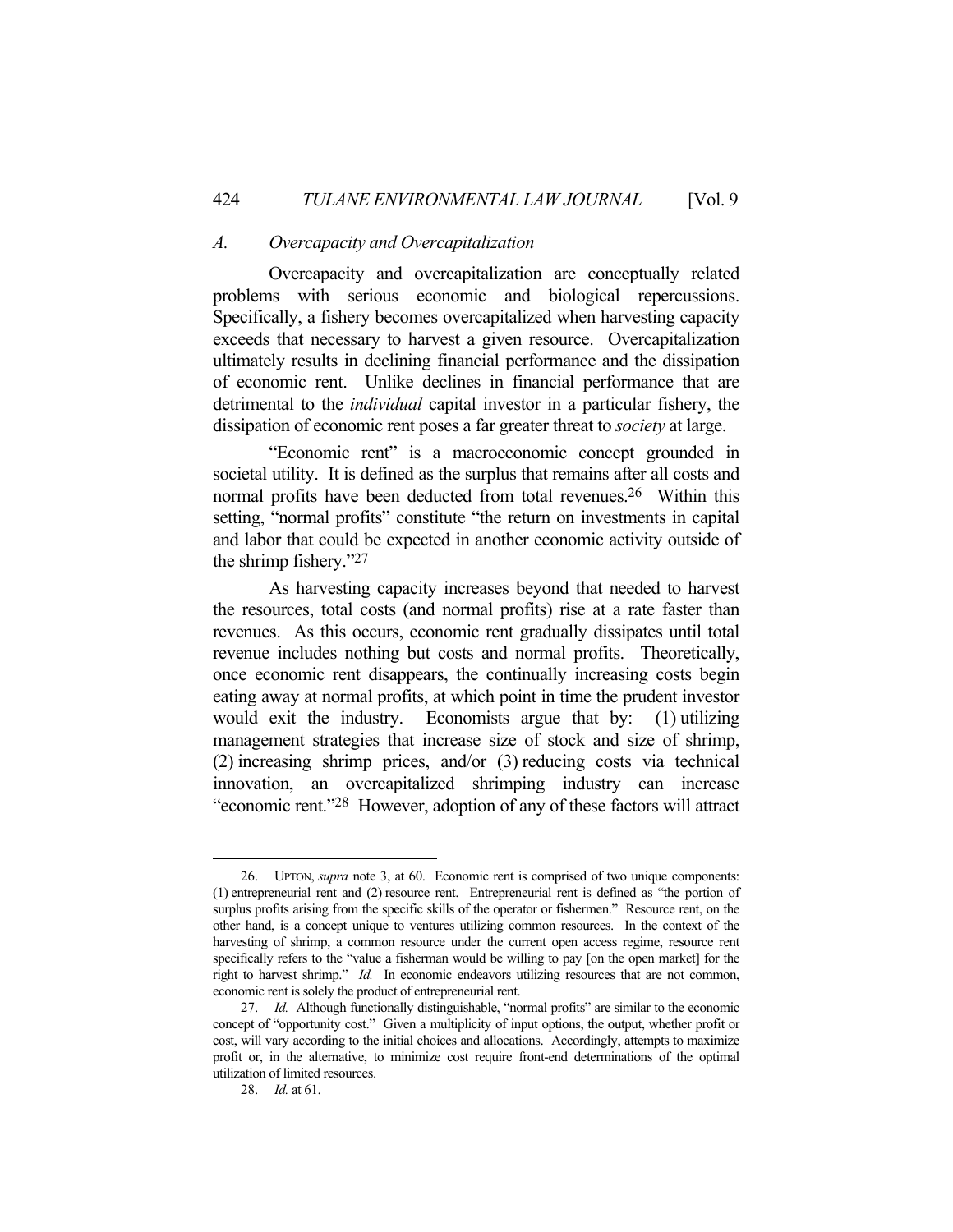more entries to the market.29 Consequently, even market manipulation in a free access system will invariably lead to continued dissipation of economic profits.

 Overcapacity and overcapitalization have, in fact, occurred in the Gulf shrimp fishery, specifically with regard to the brown and white shrimp populations.<sup>30</sup> Between 1960 and 1990, nominal directed effort for brown and white shrimp increased dramatically.<sup>31</sup> Moreover, a significant increase in the number of boats and vessels trawling in Gulf waters occurred during this time span.<sup>32</sup> Industry experts argue that the current optimum fleet size is 30% less than the existing fleet size.33 The combination of increases in the number of days trawled and fleet size has not, however, lead to equally sizable increases in catch. As Ken Roberts articulated in a 1992 analysis of the Gulf shrimp fishery, "[e]ven though the size of the shrimp fleet has expanded significantly during the past two decades, catch has only increased marginally."34

 Although not exclusively responsible for these problems, it is generally believed that overcapacity and overcapitalization are the direct result of open access.<sup>35</sup> As such, the only viable solution to these problems involves the limitation of access to the fishery itself.

#### *B. Overfishing*

 In contrast to the predominantly economic implications of overcapacity and overcapitalization, overfishing represents primarily a

 <sup>29.</sup> *Id.*

 <sup>30.</sup> Evidence does not indicate the existence of a similar threat to the pink shrimp fishery in the Gulf of Mexico; catch and effort figures from the past thirty years have remained remarkably constant.

 <sup>31.</sup> UPTON, *supra* note 3, at 33. In this thirty year period, the number of days fished for brown shrimp increased over 300% (from roughly 65,000 to 205,000 days per year), while the corresponding figure for white shrimp jumped over 400% (from roughly 40,000 to 190,000 days per year). *Id.*

 <sup>32.</sup> *Id.* at 61. Although precise statistics are unavailable, government port records indicate that the number of "vessels" (defined as five net tons or more) in such waters increased from 3,487 (in 1971) to 5,930 (in 1988). Similarly, the number of "boats" (defined as five net tons or less) trawling the same waters rose from 4,828 (in 1971) to 10,729 (in 1988). *Id.*

 <sup>33.</sup> *Id.* at 59.

 <sup>34.</sup> *Id.* at 61. From 1960 until 1989, annual shrimp landings for both brown and white shrimp increased approximately 125%. Catch for brown shrimp rose from 60 million pounds to 85 million pounds, while catch for white shrimp increased from 29 million pounds to 36 million pounds. *Id.* at 32.

 <sup>35.</sup> The creation of federal loan programs that give tax incentives to investors in the shrimping industry represents an example of an additional factor that exacerbates the problem.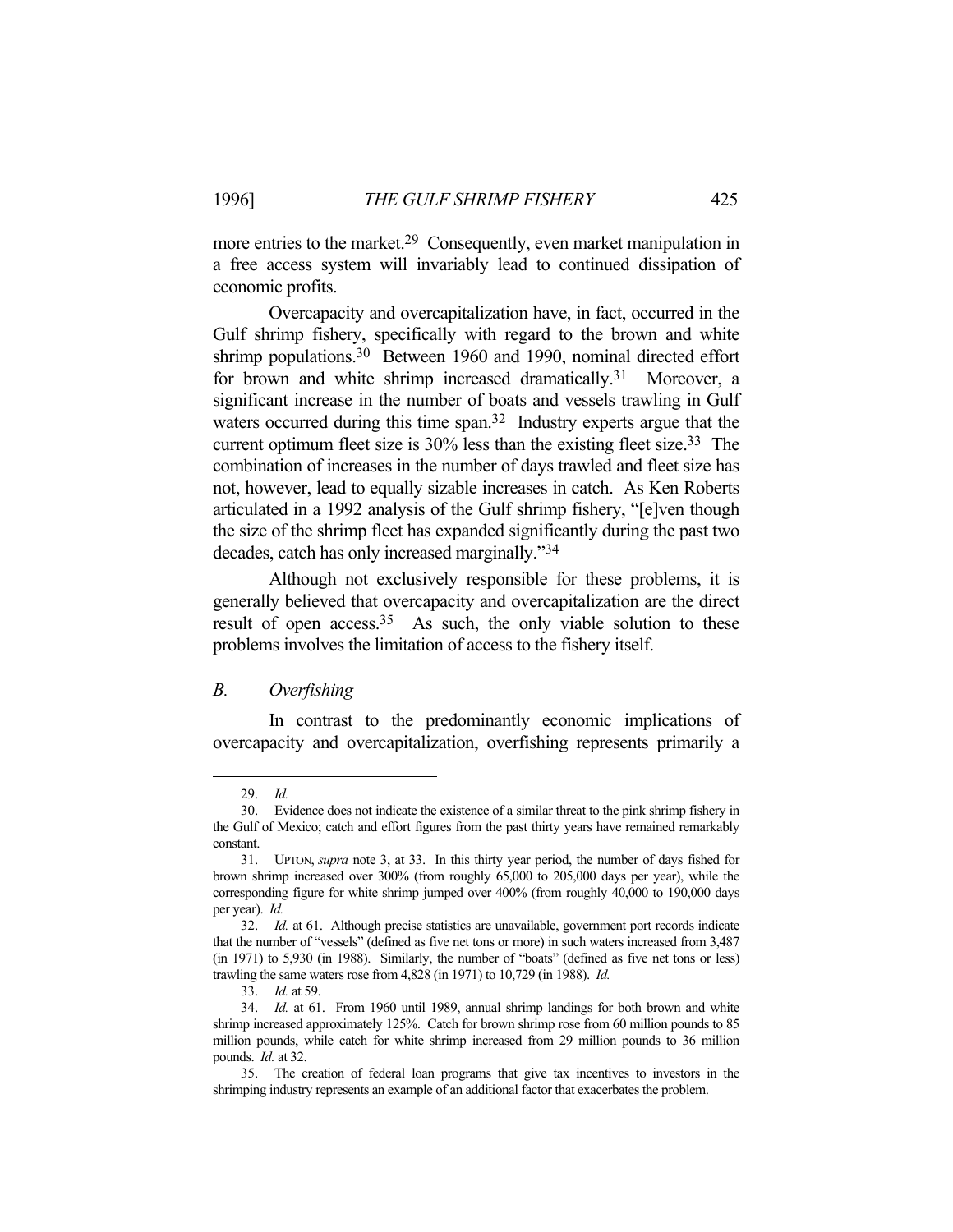biological dilemma, despite the existence of strong economic undercurrents. Analysis of these issues involves evaluation of both "growth" and "recruitment" overfishing.<sup>36</sup>

 Although both growth and recruitment overfishing occur as the result of high levels of effort, the associated impact of each phenomenon is distinctive. Growth overfishing causes decreases in the average size of shrimp harvested over time and is typically a consequence of overfishing early in the season.<sup>37</sup> In comparison, recruitment overfishing occurs when the take of adult shrimp in a given year is so great that the species is biologically incapable of replenishing its stocks to the preexisting levels.38 Moreover, "species that only live for one or two years are susceptible to population crash from recruitment overfishing because there is only one generation able to reproduce."39 Given the fact that larger shrimp net higher prices and greater revenue than smaller shrimp, growth overfishing has obvious economic ramifications. Recruitment overfishing, in contrast, represents a serious biological problem that places the fishery's very existence in jeopardy.

 With regard to brown and white shrimp in the Gulf fishery, growth overfishing is unquestionably occurring. Research indicates that in the period from 1960 through 1990, the average tail weight of brown shrimp decreased from approximately 9.0 grams to 5.5 grams, and the corresponding tail weight of white shrimp decreased from approximately 10.75 grams to 6.25 grams.40 Despite these decreases in the weight of the average shrimp, shrimping experts in Louisiana argue that even if growth overfishing is occurring, it is not of critical importance to the Louisiana shrimp industry.41 Although growth overfishing is a problem for states like Texas that place emphasis on larger shrimp, Louisiana's shrimp industry is centered predominantly on smaller shrimp that are typically dried or peeled.42

 <sup>36.</sup> UPTON,*supra* note 3, at 63.

 <sup>37.</sup> *Id.*

 <sup>38.</sup> *Id.* According to the Gulf Council's shrimp FMP, recruitment overfishing is indicated when parent stock levels of: brown shrimp are reduced below 125 million shrimp; white shrimp are reduced below 330 million shrimp; and pink shrimp are reduced below 100 million shrimp.

 <sup>39.</sup> *Id.* Population crash occurs when the population precipitously plummets rather than gradually declining. *Id.*

 <sup>40.</sup> UPTON,*supra* note 3, at 35. No comparable trend is discernible from available statistics with regard to pink shrimp populations. *Id.*

 <sup>41.</sup> Interview with Kenneth Roberts, Marine Economist, Louisiana Cooperative Extension Service, Louisiana State University, in Baton Rouge, La. (Oct. 20, 1995).

 <sup>42.</sup> *Id.*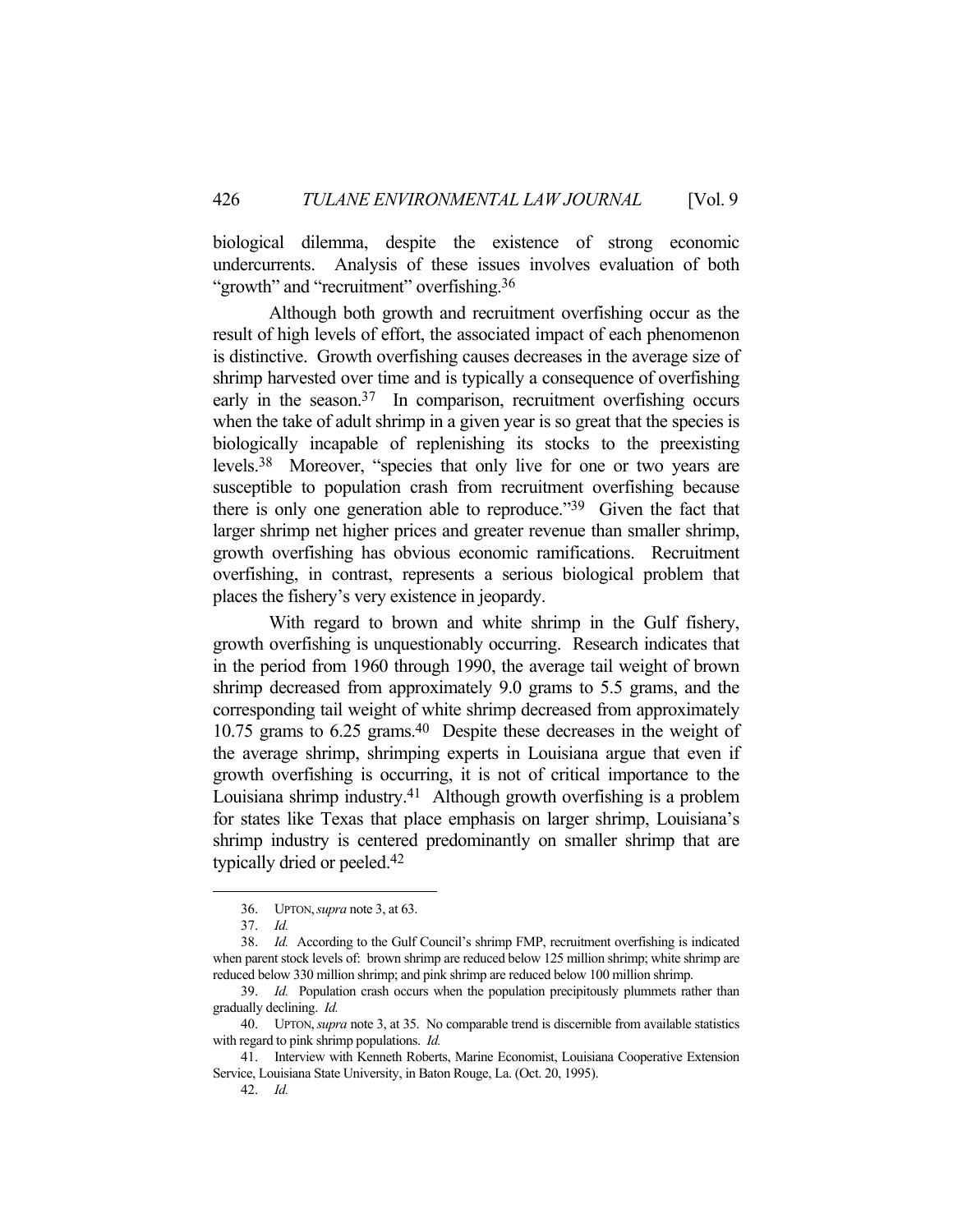According to the Gulf Fishery Management Council and other regional experts, recruitment overfishing is "statistically impossible" with regard to the Gulf shrimp fishery (and shrimp in general).43 This assertion is premised on the fact that a single female shrimp lays hundreds of thousands of eggs each year. As such, a large surviving adult shrimp population is not required to replenish the stocks.

 Other scientists argue that recruitment overfishing is not only a "statistical impossibility," but that it specifically contributed to a white shrimp population "crash" in the 1940s.<sup>44</sup> Furthermore, some scientific evidence indicates that recruitment overfishing is presently occurring with regard to white shrimp populations in the Gulf of Mexico.<sup>45</sup> At this point in time, however, it is unclear whether recent decreases in white shrimp recruitment are merely the product of a normal deviation from the statistical norm.46

#### *C. Habitat Loss*

1

 The "weakest link," as it is often termed, in a shrimp's life cycle occurs as postlarvae shrimp transform into juvenile shrimp in the estuaries and marshes lining the Gulf coast.<sup>47</sup> Such habitats are essential for these shrimp because they provide abundant nutrients, protective

 <sup>43.</sup> UPTON, *supra* note 3, at 45 (citing the Gulf Council's findings that "(1) there is no demonstrable relation between stock size and recruitment levels for Gulf of Mexico shrimp stocks; (2) recruitment overfishing of shrimp stocks is impossible; (3) there should be no constraint on the quantity of shrimp taken each year; (4) the environment—especially temperature and salinity—and not stock size, controls the success of recruitment . . ."). *Id.*

 <sup>44.</sup> UPTON,*supra* note 3, at 64.

 <sup>45.</sup> Interview with Kenneth Roberts, Marine Economist, Louisiana Cooperative Extension Service, Louisiana State University, in Baton Rouge, LA (Oct. 20, 1995). Assertion collaborated by decline in Gulf white shrimp recruitment populations from 14 billion shrimp (in 1985) to 6 billion shrimp (in 1989). However, this decline must be evaluated in consideration of the fact that between 1960 and 1990, Gulf white shrimp recruitment populations have varied from a low of 2 billion shrimp (in 1962) to a high of 14 billion (in 1985). Since the aforementioned decline occurred after the 1985 record high, it would be premature to reach any final conclusions with regard to this issue.

 <sup>46.</sup> *Id.* The aforementioned decline must be evaluated in consideration of the fact that between 1960 and 1990, Gulf white shrimp recruitment populations have varied from a low of 2 billion shrimp (in 1962) to a high of 14 billion (in 1985). Since the this drop occurred after the 1985 record high, it would be premature to reach any final conclusions with regard to this issue. Additionally, it is important to note that the Gulf Council's recruitment overfishing criteria do not support the assertion that such overfishing is currently occurring in the white shrimp fishery; for the past three decades, parent stock levels have been appreciably higher than 330 million level established in the shrimp FMP.

 <sup>47.</sup> UPTON,*supra* note 3, at 68.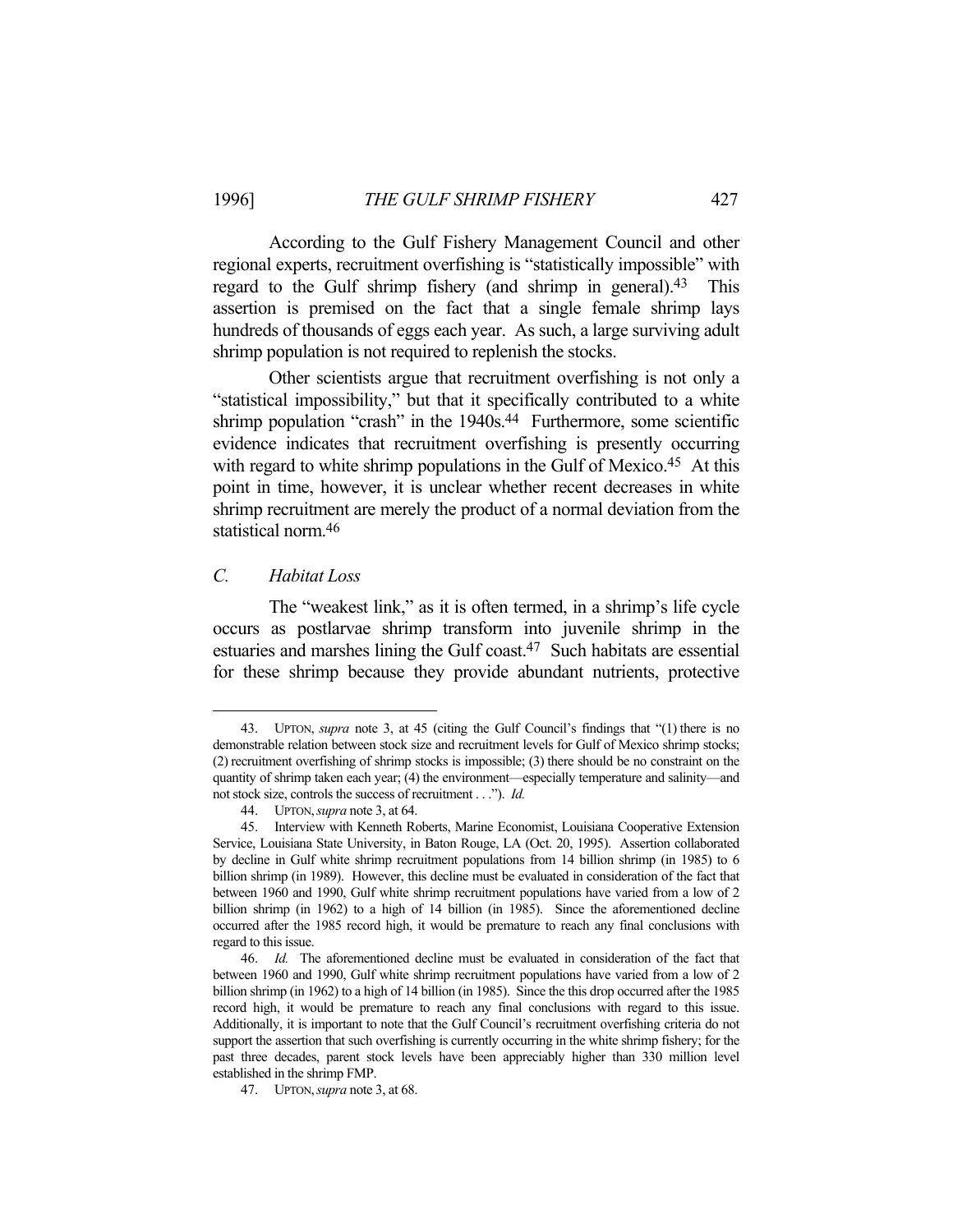vegetation, and relatively low concentrations of predators.48 The basic survival of estuarian shrimp also requires the existence of very precise salinity levels and water temperatures.<sup>49</sup> Accordingly, slight variations in temperature and/or salinity in the marshes and estuaries can have dire effects on shrimp populations.

 Based on available research, loss of the fragile marsh and estuarian habitats required by developing shrimp is unquestionably occurring. In Louisiana, 500,000 acres of salt marshes have been lost since the late 1950s.<sup>50</sup> Moreover, at present, marshes in Louisiana disappear at a rate of 50 square miles per year.<sup>51</sup> In addition, the normal hydrology of the remaining habitat has, in many instances, been disturbed. The causes of these ecological crises include urbanization, global warming, industrial development, toxic dumping, levee construction, oil exploration, and agricultural development.52

 Although rapid habitat loss does pose a serious biological problem to the Gulf shrimp fishery, it is not the sole threat to the aforementioned species. Shrimpers who oppose the implementation of limited access mechanisms argue vehemently that any perceived biological crisis in the fishery is exclusively attributable to habitat loss, not increased industry effort. However, lasting solutions to the biological and economic problems facing the Gulf shrimp fishery today require the realization that the dilemma is multi-faceted with neither fishing pressure nor habitat erosion being independently responsible.

#### IV. CURRENT MANAGEMENT OF THE GULF SHRIMP FISHERY

 Although Gulf shrimp fisheries were managed by the individual states prior to 1949, the current management system divides authority between the federal and state governments.<sup>53</sup> The Magnuson Fishery and Conservation Act of 1976 (FCMA) granted the federal government authority to manage and conserve all fishery resources (save highly migratory species) in a zone extending from three nautical miles out to

 <sup>48.</sup> *Id.* at 7.

 <sup>49.</sup> *Id.* Specifically, at the estuarian stage of development, brown shrimp require water temperature greater than 68 degrees Fahrenheit and salinity between 10ppt and 15ppt; white shrimp require water temperatures greater than 77 degrees Fahrenheit and salinity less than 10ppt. *Id.*

 <sup>50.</sup> *Id.* at 6.

 <sup>51.</sup> UPTON,*supra* note 3, at 6.

 <sup>52.</sup> *Id.* at 68-70.

 <sup>53.</sup> *Id.* at 41-42.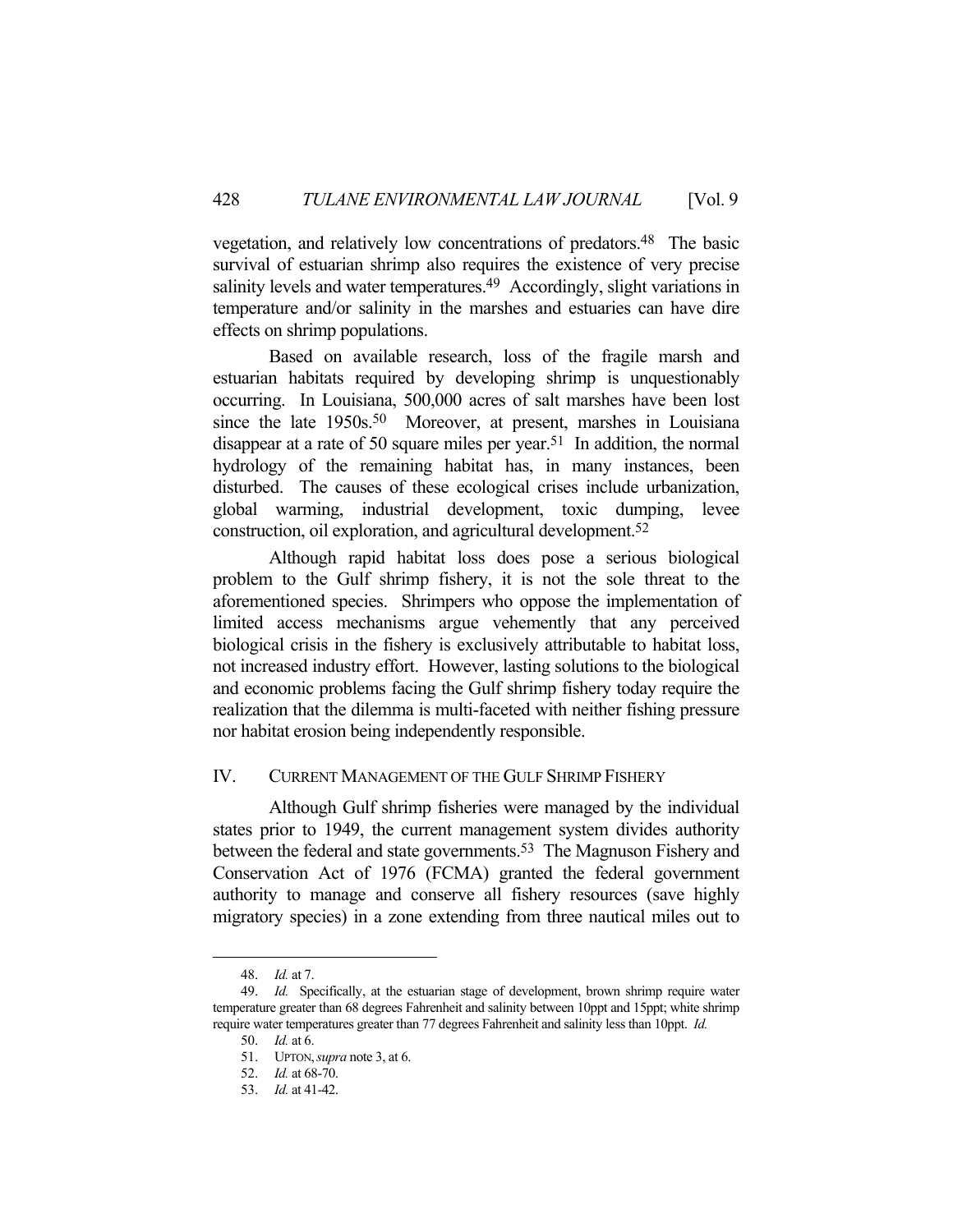two hundred nautical miles off the coastline; this area is referred to as the "Exclusive Economic Zone" (EEZ).54 Responsibility for fisheries within three nautical miles of the shoreline was reserved to the individual states.

#### *A. The Federal Approach to Shrimp Management*

 Structurally, the FCMA created eight Regional Fishery Management Councils, each responsible for preparing, monitoring, and revising fishery management plans (FMPs) for the fisheries located in the applicable federal waters.55 The Gulf Council, the regional council charged with the management and conservation of Gulf of Mexico fisheries, adopted an FMP for the shrimp fishery in 1981.56 The principle objective of the FMP was to maximize yield and value of shrimp recruitment by deferring harvest via seasonal and area closures to allow shrimp to reach larger, preferred sizes.<sup>57</sup> In order to achieve this objective, the Gulf Council proscribed three specific measures.58

 First, the Gulf Council established a permanent closure off the south-west coast of Florida to protect small pink shrimp until they reached a size of roughly sixty-nine tails per pound.<sup>59</sup> This closure, known as the "Tortugas Shrimp Sanctuary," is a cooperative effort by the state of Florida and the Department of Commerce.<sup>60</sup> As implemented, the area serves as a nursery for young pink shrimp. Although the Tortugas Shrimp Sanctuary has been successful in addressing growth overfishing, Florida pink shrimpers strongly oppose the Sanctuary and continually complain of economic hardship.<sup>61</sup> In response to such complaints, the Sanctuary has been partially opened to shrimping on two

 <sup>54. 16</sup> U.S.C. § 1811 (1988). The "Exclusive Economic Zone," statutorily defined in 16 U.S.C. § 1802(6) (1988), was established via Presidential Proclamation No. 5030 on March 10, 1983. The exclusion for "anadromous species" is provided in 16 U.S.C. § 1812 (1988).

 <sup>55. 16</sup> U.S.C. § 1801(b)(5) (1988). The national standards for fishery conservation and management upon which the FMPs are to be based are outlined in 16 U.S.C. § 1851 (1988). Moreover, the specific contents that are to be contained in FMPs are provided in 16 U.S.C. § 1853 (1988).

 <sup>56.</sup> UPTON,*supra* note 3, at 45. The FMP applied to the Gulf shrimp fishery was applicable with regard to brown, white, pink, red royal, seabob, and rock shrimp species. *Id.*

 <sup>57.</sup> *Id.* at 47.

 <sup>58.</sup> *Id.* at 46.

 <sup>59.</sup> *Id.*

 <sup>60.</sup> UPTON,*supra* note 3, at 46, 51.

 <sup>61.</sup> *Id.* at 51.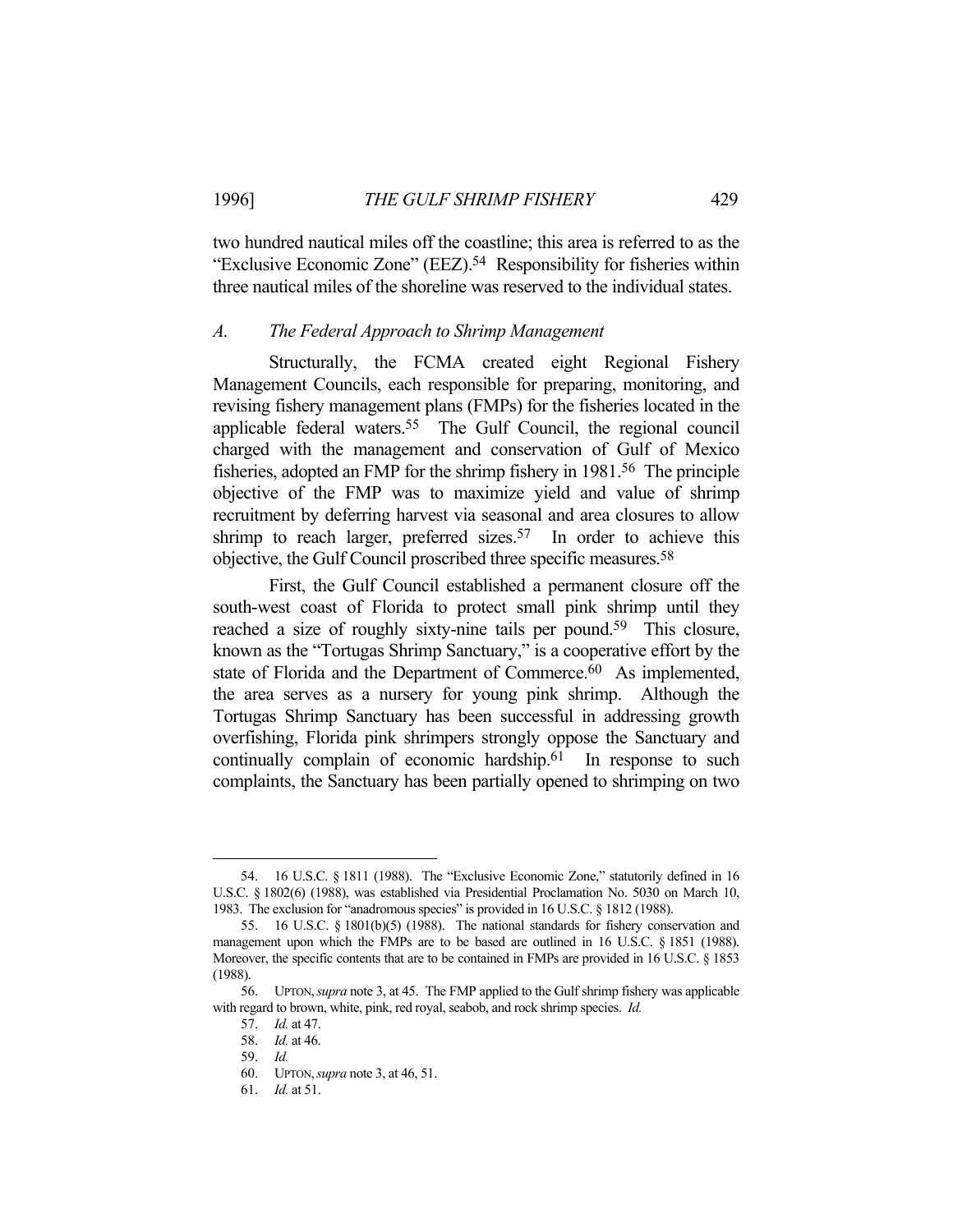occasions; however, due to excessive taking of smaller shrimp, the Sanctuary was closed shortly thereafter.<sup>62</sup>

 Second, the Gulf Council established a closure of the territorial sea of Texas and adjacent federal waters during periods in which a substantial portion of the brown shrimp are less than a count of sixty-five tails per pound.63 This closure, known as the "Texas Closure," has been operated since 1981 as a cooperative effort between the state of Texas and the Department of Commerce.<sup>64</sup> Under the Texas Closure, the EEZ is closed to brown shrimp fishing for approximately forty-five days each year.65 State waters are also closed during this same period.66 The closure has succeeded in increasing the yield and value of brown shrimp.<sup>67</sup> Since the closure was initiated, catch per unit of effort has been consistently higher in Texas than in neighboring states.<sup>68</sup>

 Third, the Gulf Council recommended that all states consider establishing shrimp sanctuaries in important segments of nursery grounds under their sole jurisdiction.<sup>69</sup> At present, no states have implemented the Gulf Council's recommendation.

 With regard to "recruitment overfishing," the FMP for the Gulf shrimp fishery emphasizes that shrimp are biologically immune to the effects of intense fishing pressure because shrimp have a rapid rate of growth, reach sexual maturity within a year, and have a high capacity to reproduce.70 In addition, the Gulf Council acknowledges that overcapacity is a problem, but argues that a large-scale reduction of participants in a fishery has never successfully been accomplished.71 In the final analysis, the Gulf Council has concluded that the chief threat to the Gulf shrimp fishery comes from habitat loss.72 As such, the Council established a committee to assess the problem.

 <sup>62.</sup> *Id.*

 <sup>63.</sup> *Id.* at 46.

 <sup>64.</sup> UPTON,*supra* note 3, at 46.

 <sup>65.</sup> *Id.* at 49.

 <sup>66.</sup> *Id.* at 50.

 <sup>67.</sup> *Id.*

 <sup>68.</sup> UPTON,*supra* note 3, at 51.

 <sup>69.</sup> *Id.* at 46.

 <sup>70.</sup> *Id.* at 47.

 <sup>71.</sup> *Id.* at 54.

 <sup>72.</sup> UPTON,*supra* note 3, at 47.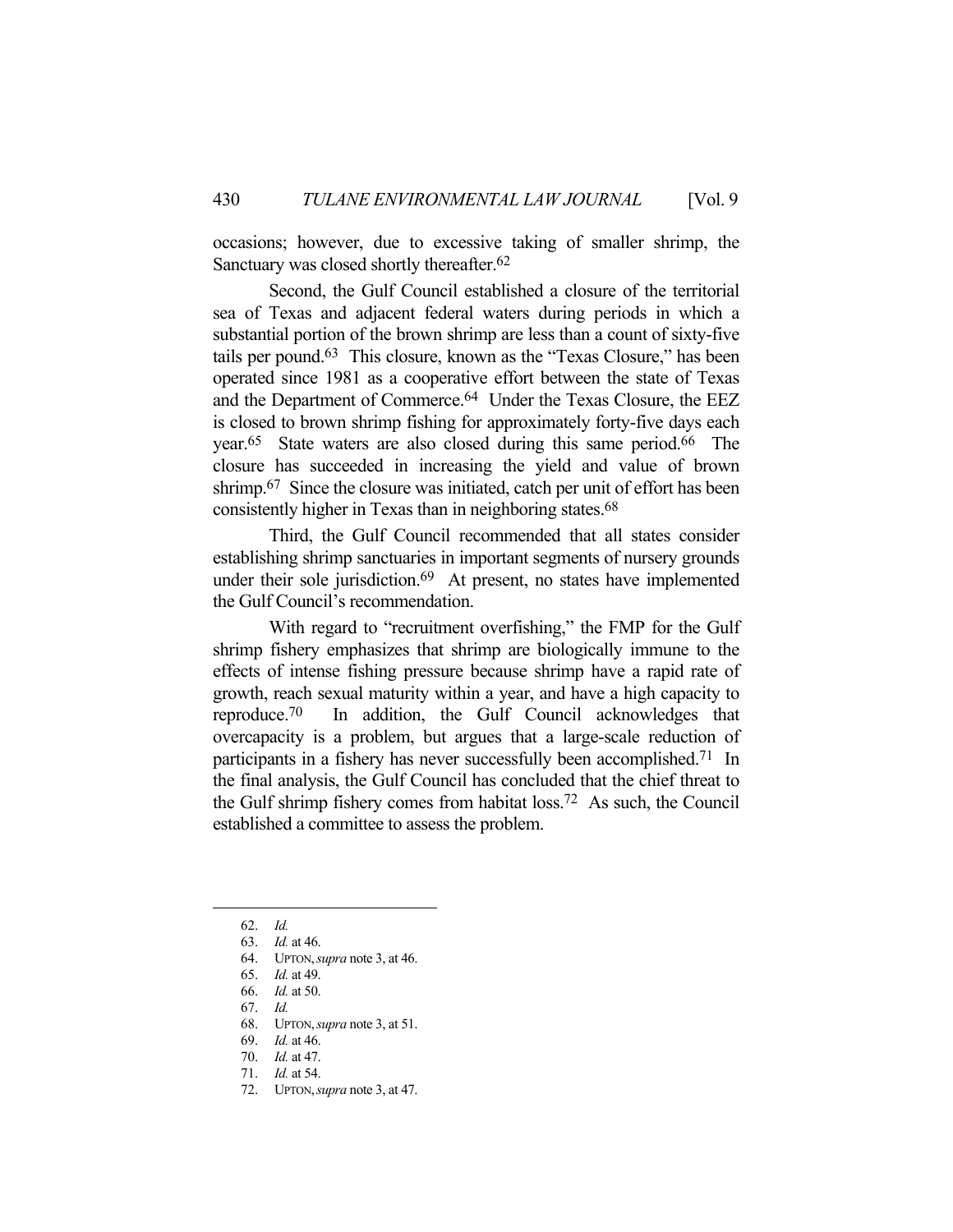#### *B. The Louisiana Approach to Shrimp Management*

 Louisiana's approach to shrimp management, premised on the concept of "open access," is the least restrictive of the five Gulf states. Current Louisiana statutory regulations require all participants to obtain a license for a nominal fee.73 However, once they obtain a license, shrimpers are only limited by a proscribed shrimping season<sup>74</sup> and a one hundred shrimp per pound count limitation (applicable at all times save the spring open season).75 In comparison to similar count restrictions in the other Gulf states, Louisiana's limitations are very lax.76 Finally, Louisiana has additional stipulations regarding standard gear restrictions.77

# *C. The Texas Approach to Shrimp Management*

 In comparison to Louisiana's *laissez faire* approach to shrimp management, Texas has regulated its shrimp fishery through a combination of relatively progressive mechanisms. In addition to the aforementioned "Texas Closure," Texas has recently enacted legislation that limits access to its shrimp fishery via a license limitation.78 As officials at the Texas Parks and Wildlife Department noted with regard to the old regime, "uncontrolled access leads to an overcapitalized, economically stressed industry and eventually to overfished populations."79

 The "Shrimp License Management Program," as it is titled, stipulates that after August 31, 1995, Texas will not issue any new

 <sup>73.</sup> LA.REV. STAT.ANN. § 327 (West 1994).

 <sup>74.</sup> *Id.* § 497. Fishing seasons are set annually on the basis of biological & technical data.

 <sup>75.</sup> *Id.* § 498.

 <sup>76.</sup> UPTON, *supra* note 3, at 42. The following are the count restrictions in the other Gulf states: Florida, 47-55 shrimp per pound (depends on location); Alabama, 68 shrimp per pound; Mississippi, 68 shrimp per pound; Texas, 50 shrimp per pound. *Id.*

<sup>77.</sup> *Id.* Specifically, Louisiana requires: (1) mandatory use of "turtle excluder devises" (TEDs); (2) mesh size of 5/8 inches bar or 1-1/4 inches stretched mesh; (3) in Chandeleur Sound, two trawl nets <65 allowed, with one try-net; and (4) no more than four trawls used simultaneously in off-shore waters. *Id.*

<sup>78.</sup> TEX. PARKS & WILD. CODE ANN. § 77.111-123 (West 1995).

 <sup>79.</sup> *Texas Adopts Limited Access in Bay Shrimping*, ST. BERNARD FISH TALES (Louisiana Cooperative Extension Service, Louisiana State University, Baton Rouge, La.), Aug. 1995, at 2. Prior to the institution of the license limitation plan, the Texas bay and bait shrimp fishery had experienced a 300% increase in bay shrimping effort and a 600% jump in landings of small brown shrimp (67 count and greater) since the early 1970s. *Id.*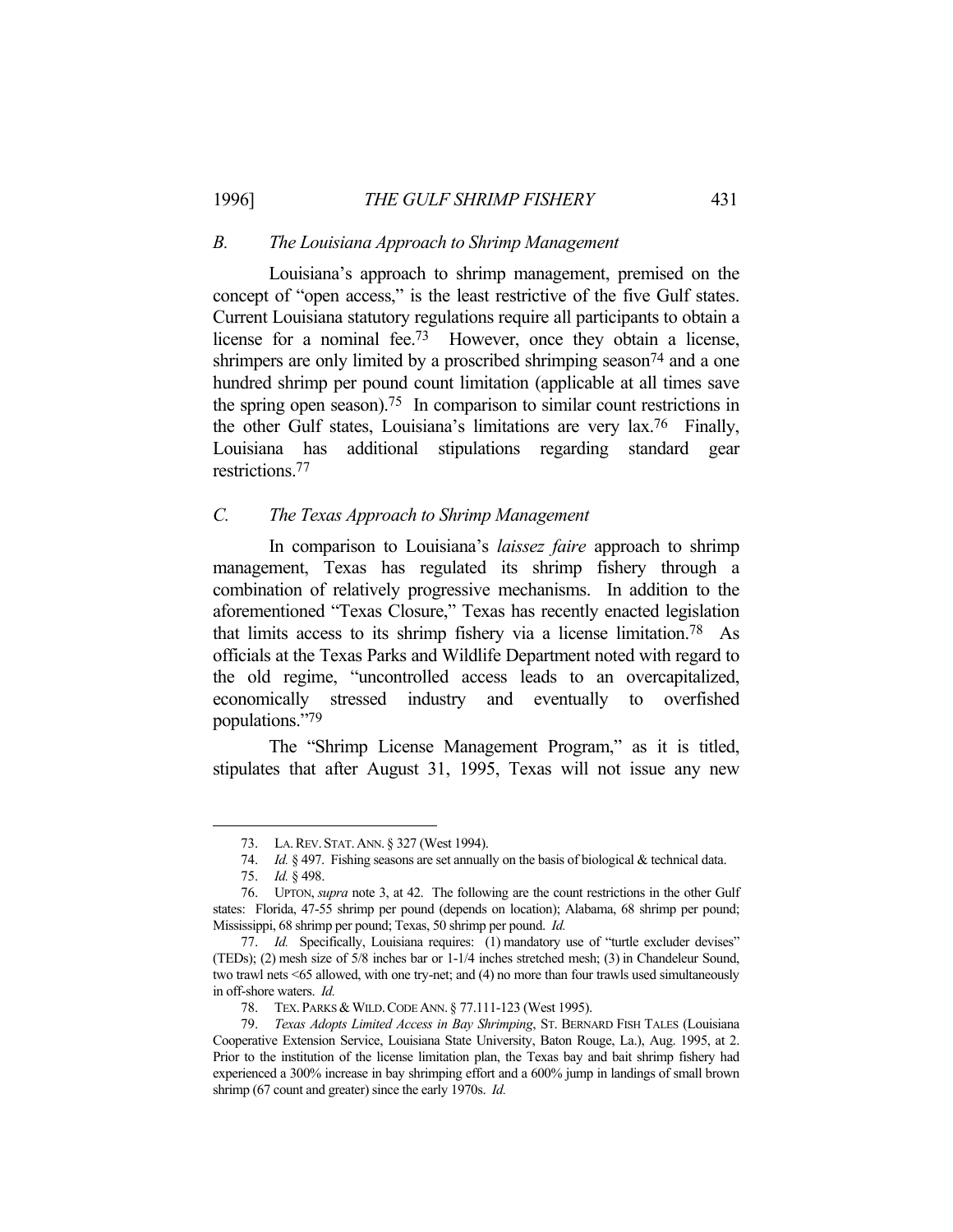commercial bay or bait shrimp boat licenses.80 Existing licenses are not transferable except to another licensed market participant, heirs/devisees, and "historical shrimp boat captains."81 Moreover, no person is allowed to directly hold more than four such licenses.<sup>82</sup> Furthermore, licenses are revocable if the shrimper violates any number of provisions.83 In addition, the plan implements a buy-back mechanism in which the state establishes a commission which buys licenses from shrimpers and proceeds to retire them.84 This plan, however, is limited in its application in that it only applies to Texas' inland waters. The scope of coverage does not extend to the state's nine mile territorial waters or the federal EEZ.85

## V. APPLICABILITY OF INDIVIDUAL QUOTAS

*A. In General* 

 "Individual Quotas" (IQs) are a limited access mechanism at the cutting-edge of fishery management. Implementation of a system of IQs involves defining "Total Allowable Catch" (TAC) and allocating shares of TAC to participants of a fishery on an equitable basis.86 The original allocation of shares can be accomplished in any number of ways including by lottery, auction, historical landings, or vessel capacity.87 Ultimately, IQs constitute a flexible method of addressing many of the problems confronting modern fisheries via the de facto privatization of a natural resource.

 Individual Quotas come in many forms and variations and should be tailored to meet the specific needs of a particular fishery. Shares can be allocated by poundage, quantity of shrimp, or percentage of TAC.<sup>88</sup>

<sup>80.</sup> TEX. PARKS & WILD. CODE ANN. § 77.112 (West 1995).

 <sup>81.</sup> *Id.* § 77.113.

 <sup>82.</sup> *Id.* § 77.114.

 <sup>83.</sup> *Id.* § 77.117.

<sup>84.</sup> TEX. PARKS & WILD. CODE ANN. § 77.119 (West 1995).

 <sup>85.</sup> Interview with Kenneth Roberts, Marine Economist, Louisiana Cooperative Extension Service, in Baton Rouge, La. (Oct. 20, 1995).

 <sup>86.</sup> UPTON, *supra* note 3, at 77. TAC is defined as "[t]he annual recommended catch for a species or species group. A regional Council sets TAC from the range of allowable biological catch." KENNETH J. ROBERTS, DECISION GUIDE TO INDIVIDUAL QUOTA (IQ) MANAGEMENT OF FISHERIES 23 (1995).

 <sup>87.</sup> UPTON, *supra* note 3, at 78. Criteria for participation in an auction or lottery could be limited based on historic landings, investment, or recent participation. *Id.*

 <sup>88.</sup> One of the benefits of distributing shares as a percentage of TAC is that TAC can be adjusted on a year-to-year basis without having to recalculate poundage or quantity allocations.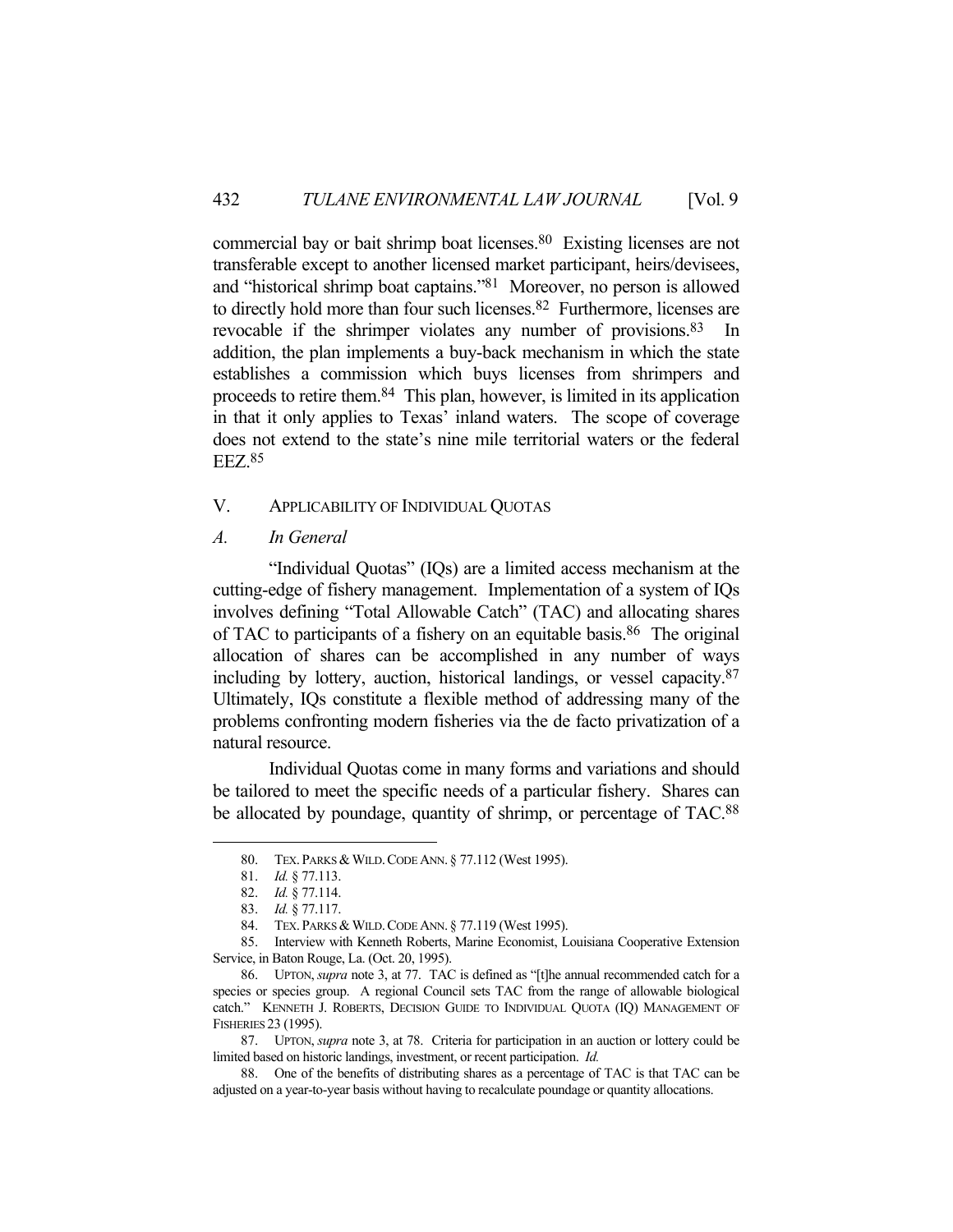Moreover, IQs can be allocated by fishermen (termed IFQ) or by vessel (termed IVQ).89 In addition, IQs can be made to be transferable (ITQ) or not.90 The bottom line is that one size does not fit all when it comes to

#### *B. Currently Implemented Plans*

the creation of a system of IQs.

 In the past decade, individual quota systems have gained momentum as a viable option for limiting access to strained world fisheries. At present, IQs are utilized by numerous countries including Canada, Iceland, Australia, and New Zealand.<sup>91</sup> Although no state has yet to implement such a system with regard to any fishery in state waters, several of the federal Fishery Management Councils currently utilize IQs in the management of specific fisheries.92

 In 1990, the Mid-Atlantic Council implemented a system of ITQs for the Mid-Atlantic surf clam and ocean quahog fisheries.<sup>93</sup> This program, the first of its kind in the United States, was based on historic landings during the period from 1979 through 1988.<sup>94</sup> The quotas in this regime can be sold or leased among vessels meeting minimal licensing requirements.95 Although participant displacement has inevitably occurred,96 the overall benefits of these ITQs have been positive from both an ecological and economic standpoint. As a result of implementation, prices for the fish have increased, "derby fishing" has

 <sup>89.</sup> Roberts, *supra* note 87, at 1.

 <sup>90.</sup> *Id.* Transferability can be statutorily defined such that shares are: (1) restricted to certain classes of people (e.g., only current fishery participants); (2) required to be transferred in their entirety or in part; (3) permanent or only temporary (a "lease" of sorts). *Id.*

 <sup>91.</sup> *Id.* at 17-18.

 <sup>92.</sup> *Id.* at 16.

 <sup>93.</sup> Roberts, *supra* note 87, at 16.

 <sup>94.</sup> *Id.*

 <sup>95.</sup> *Id.*

 <sup>96.</sup> Myles Raizin, *Individual Transferable Quotas of the Surf Clam and Ocean Quahog Fishery of the Northwest Atlantic, in* THE USE OF INDIVIDUAL QUOTAS IN FISHERIES MANAGEMENT 161, 167-171 (1993). Within four months of the system's establishment, the number of shareholders decreased from 154 to 121 owners in the surf clam fishery and from 117 to 90 owners in the quahog fishery. *Id.* Moreover, after two years, the number of participants had decreased even further to 118 owners in the surf clam and 80 owners in the ocean quahog fishery. *Id.* Although recent data indicates that share concentration levels have reached a new equilibrium, such levels experienced marked initial increases; presently, 10% of the participants in the surf clam fishery own approximately 40% of the allocated shares (up from an initial 25%), and 10% of the participants in the ocean quahog fishery own approximately 60% of the allocated shares (up from an initial 35%); however, an equilibrium appears. *Id.*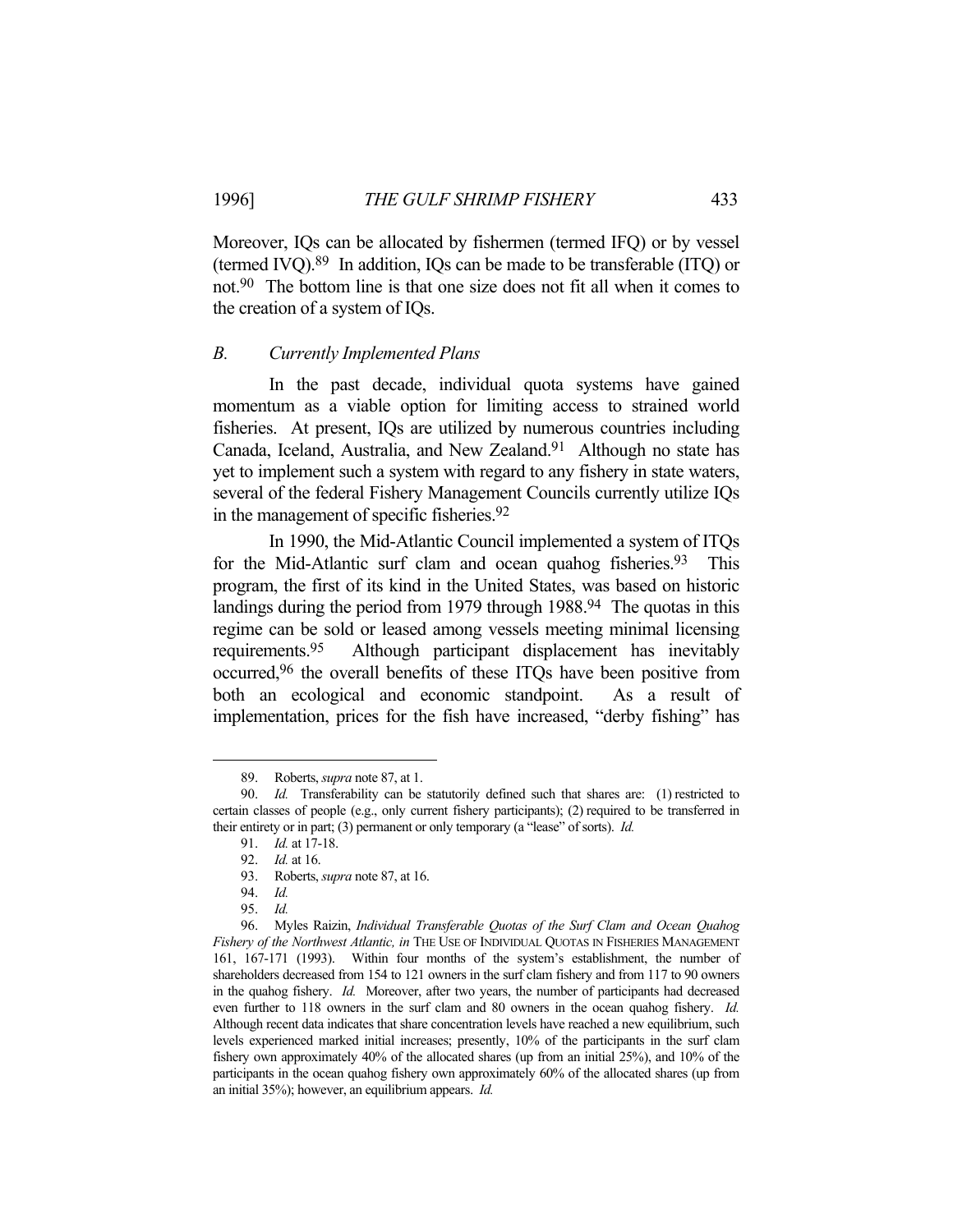ended, fleet size has been reduced dramatically, operating flexibility and efficiency have increased, and foreign ownership (via the purchase of United States fishing companies) has also increased.97

 As a result of the rapid increase in fishing from the 1980s to the 1990s, wreckfish fishing off the Georgia coast came under ITQ management in 1992.<sup>98</sup> In many ways, this regime represents the ideal scenario for quotas; not only is the fishery located exclusively in federal waters, it is fished by relatively few commercial fishermen and has little impact on recreational fishing.<sup>99</sup> Participation in the program is based on historic landings.<sup>100</sup> Once in the program, 50% of TAC is allocated on the basis of historic landings and the remaining 50% of TAC is divided equally among the participants.<sup>101</sup> The results of this program have been positive: (1) prices have doubled; (2) the wreckfish fishery has become more efficient and less capital has been required of market participants; (3) the number of vessels has decreased and share values have increased.102

 Two additional quota systems (both ITQs) were implemented in 1995 for the sable and halibut fisheries (North Pacific Council)103 and the red snapper fishery (Gulf Council).104 Although evaluation of the impact of these programs is still pending, the result should be as positive as the aforementioned programs.

 <sup>97.</sup> Roberts, *supra* note 87, at 16.

 <sup>98.</sup> *Id.* In 1987, when commercial harvesting of wreckfish began, only two vessels worked the fishery; this figure expanded to six vessels in 1988, 25 vessels in 1988, and roughly 40 vessels in 1990. Tom Haynes, *Council Crafts Plan For Wreckfish,* ORLANDO SENTINEL TRIB., Aug. 4, 1991, at E3.

 <sup>99.</sup> Roberts, *supra* note 87, at 16.

 <sup>100.</sup> *Id.*

 <sup>101.</sup> *Id.*

 <sup>102.</sup> *Id.* Of the 51 participants initially allocated shares in 1992, only 39 participants remained as of 1994. Betsy Carpenter & Lisa Busch, *Not Enough Fish in the Stormy Sea,* U.S. NEWS & WORLD REP. Aug. 15, 1994, at 55.

 <sup>103.</sup> Roberts, *supra* note 87, at 16.

 <sup>104.</sup> Jerald Horst, *Snapper Limit Falls, Size Increases*, TIMES-PICAYUNE, Nov. 2, 1995, at 4F1.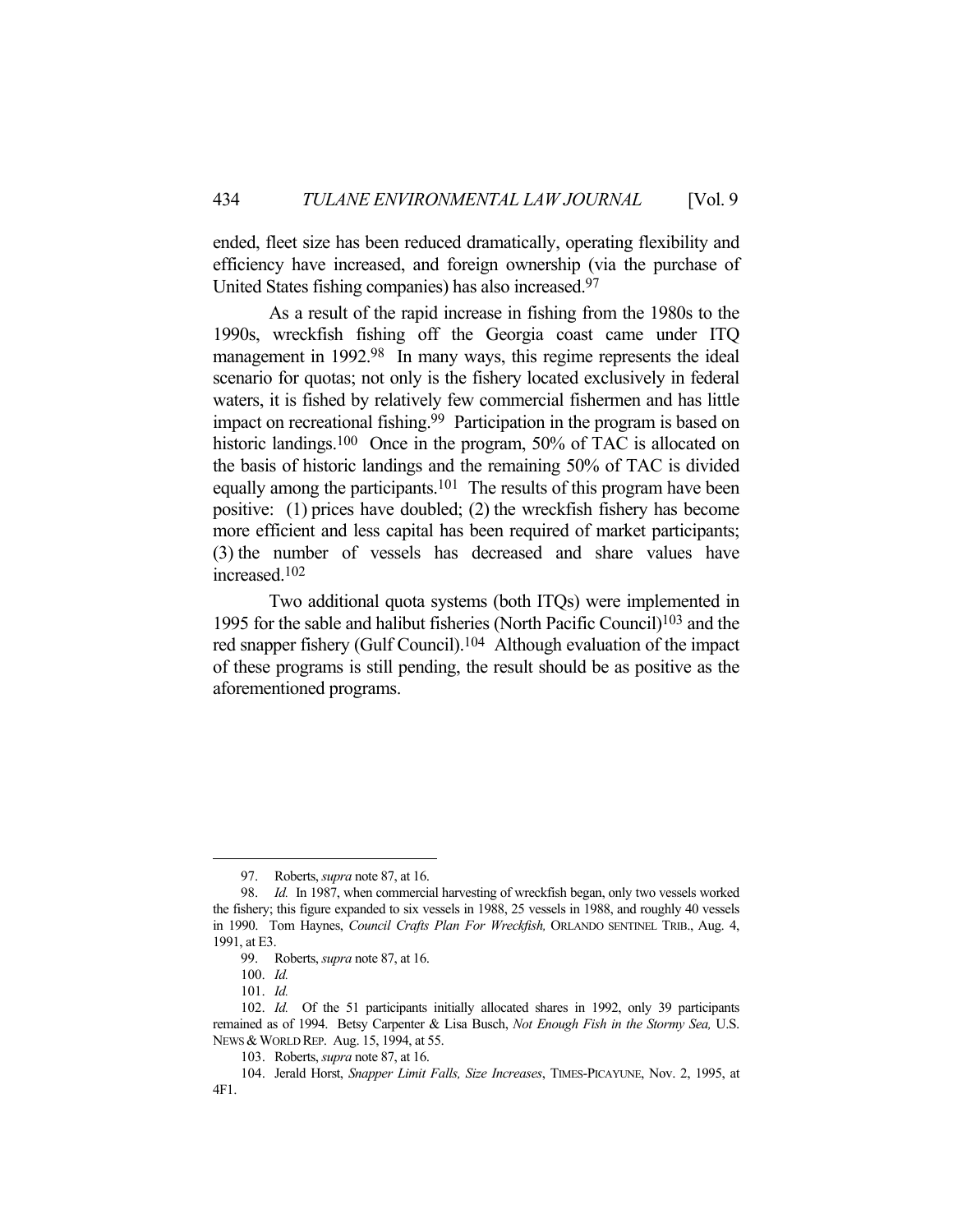# VI. SHOULD A SYSTEM OF INDIVIDUAL QUOTAS BE ADOPTED FOR THE GULF SHRIMP FISHERY?

# *A. Limiting Access to the Gulf Shrimp Fishery is Necessary*

 If access is to be limited to the Gulf shrimp fishery, it is going to be limited for primarily economic rather than biological reasons. As previously discussed, the Gulf shrimp fishery faces the following problems: (1) overcapacity and overcapitalization, (2) growth overfishing, (3) possible recruitment overfishing with regard to the white shrimp populations, and (4) habitat loss. Although habitat loss is a significant problem, it is a problem that limited access mechanisms will not address; independent regulation is required to confront this issue. With regard to the remaining problems, however, limiting access is the only solution since these problems are largely born of the open access system itself. Continuation of the open access system will only serve to exacerbate these problems.

# *B. Individual Quotas in General: The Optimal Solution for Limiting Access*

 Once decision-makers determine that limited access is preferable to the continuation of the current open access regime, they have three varieties of implementing mechanisms from which to choose; specifically, (1) closures, (2) license limitations, and (3) individual quotas. Although closures and license limitations have proven effective means of addressing, respectively, the problems of growth overfishing and overcapacity, neither modus successfully confronts the issues of overcapitalization and potential recruitment overfishing.

 Closures, whether permanent as with the Tortugas Shrimp Sanctuary or temporary as with the Texas Closure, are excellent means of protecting younger, developing shrimp. In creating an effective system of regulation for the Gulf fishery, such closures should be used *in conjunction with* other mechanisms that address the issues of overcapitalization and recruitment overfishing.

 While license limitations, as implemented in Texas, address the serious issue of the number of participants utilizing a fishery (and, theoretically, overcapitalization), such mechanisms do not, however, prevent those licensed participants from perpetuating the race for as large a portion of TAC as possible. "Derby fishing," as it is known, inevitably continues, but within the realm of a smaller pool of participants. Not only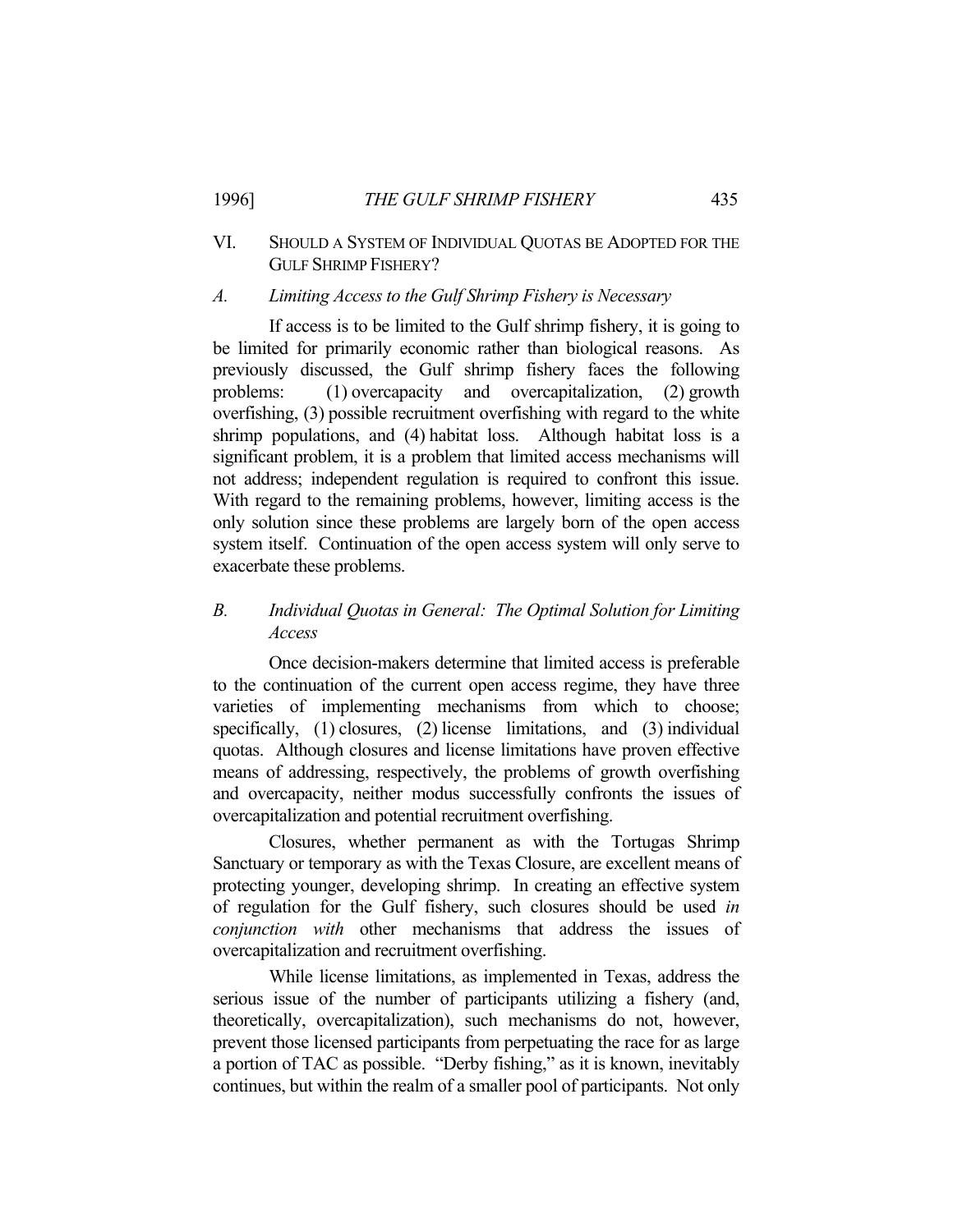does derby fishing place continued biological pressure on the fishery, it also leads to continued overcapitalization; in order to remain competitive, each licensed participant is forced by the marketplace into spending ever greater amounts of capital on better technology. The bottom line with regard to license limitations is that they naively ignore the realities of normal marketplace behavior and, in so doing, merely shift the parameters of the problem.

 Individual quotas, on the other hand, not only confront the issue of overcapacity, but, more importantly, they also confront the problems associated with overcapitalization and potential recruitment overfishing. By specifically allocating portions of TAC to individual fishermen, the problem of derby fishing along with the associated implications of overcapitalization vanish. Once allocated, the individual fisherman is free to catch his/her quota all at once or spread it out evenly over the course of the year. It should be noted that individual quotas are not without their problems. Among the suggested negatives are (1) the possibility of "high-grading" (i.e. shrimpers discarding lower-valued shrimp in an effort to fill their quota with the most highly valued product) and  $(2)$  "quota busting" via the large number of landings cites.<sup>105</sup> While such problems are conceivable, specific restraints can be built in to the individual quota program so as to minimize the occurrence of such events.106

 Although imperfect, individual quotas represent the most effective means of limiting access to a given fishery.

 <sup>105.</sup> UPTON,*supra* note 3, at 80.

 <sup>106.</sup> *See infra* note 114.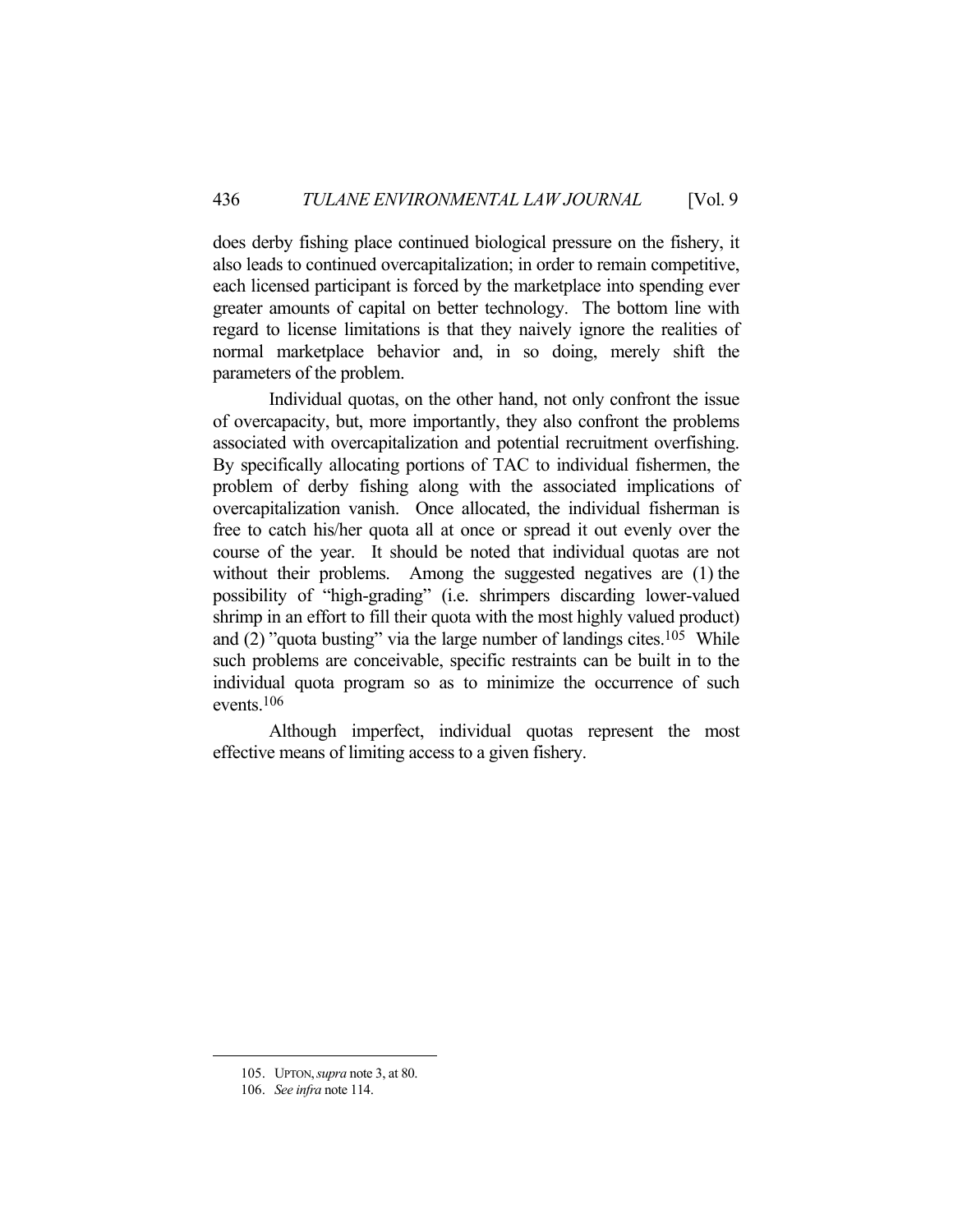#### *C. Implementing Individual Quotas for the Gulf Shrimp Fishery*107

## 1. Structural Impediments

 In contrast to the near optimal predicate underlying the wreckfish fishery in the South Atlantic, the Gulf shrimp fishery is clearly not the ideal fishery in which to create a system of individual quotas.108 Implementation of individual quotas for the Gulf shrimp fishery is complicated by a number of factors. First, unlike the wreckfish fishery in which there were less than one hundred commercial participants at the time quotas were implemented, the Gulf shrimp fishery is comprised of thousands of commercial shrimpers. Second, commercial shrimpers are not the only user group involved in the fishery. Large numbers of recreational shrimpers and smaller enclaves of subsistence shrimpers, each having unique and often disparate needs, simultaneously seek to derive utility from the resource's bounty. Third, enforcement of individual quotas is complicated by the large number of ports scattered along the Gulf coast. Finally, the fishery does not lie exclusively in federal waters. Shrimp migrate between state and federal waters in the course of their biological lifecycles.

 Of these factors, shrimping experts consider the aforementioned jurisdictional duality to be a relatively large impediment to successful implementation of individual quotas in the Gulf shrimp fishery.109 Based on precedent, the federal government, in contrast to state governments, has been far more aggressive in creating progressive modes of

 <sup>107.</sup> As previously articulated, individual quotas are a highly flexible means of effectuating specific ends with regard to a particular fishery. Accordingly, the first step in formulating any system of individual quotas is to clearly establish the objectives sought to be achieved. Defining such "objectives" in the context of fisheries management is, however, a task inherently mired in subjective value judgments based on divergent worldviews; the goals conceptualized by a commercial shrimper will, for example, innately differ from those of an environmental activist. In the forthcoming discussion, various methods of implementing the core aspects of individual quotas will be presented. Of these aspects, the options ultimately advocated will be designed to achieve the one or more of the following objectives: (1) Maximize societal utility by addressing the economic inefficiencies inherent in the currently overcapitalized Gulf shrimping industry; (2) Relieve the pressure currently placed upon the shrimp fishery as a result of overfishing; (3) Minimize governmental displacement of "mom and pop" commercial shrimping operations; (4) Safeguard subsistence shrimpers' traditional access to Gulf shrimp resources; and (5) Ensure programmatic legitimacy by involving shrimpers more actively in the process.

 <sup>108.</sup> WADE L. GRIFFIN ET AL., CONSIDERATIONS FOR THE POTENTIAL USE OF INDIVIDUAL TRANSFERABLE QUOTAS IN THE GULF OF MEXICO SHRIMP FISHERY 33 (1992). Interview with Kenneth Roberts, Marine Economist, Louisiana Cooperative Extension Service, Louisiana State University, in Baton Rouge, La. (Oct. 20, 1995).

 <sup>109.</sup> GRIFFIN, *supra* note 108, at 34.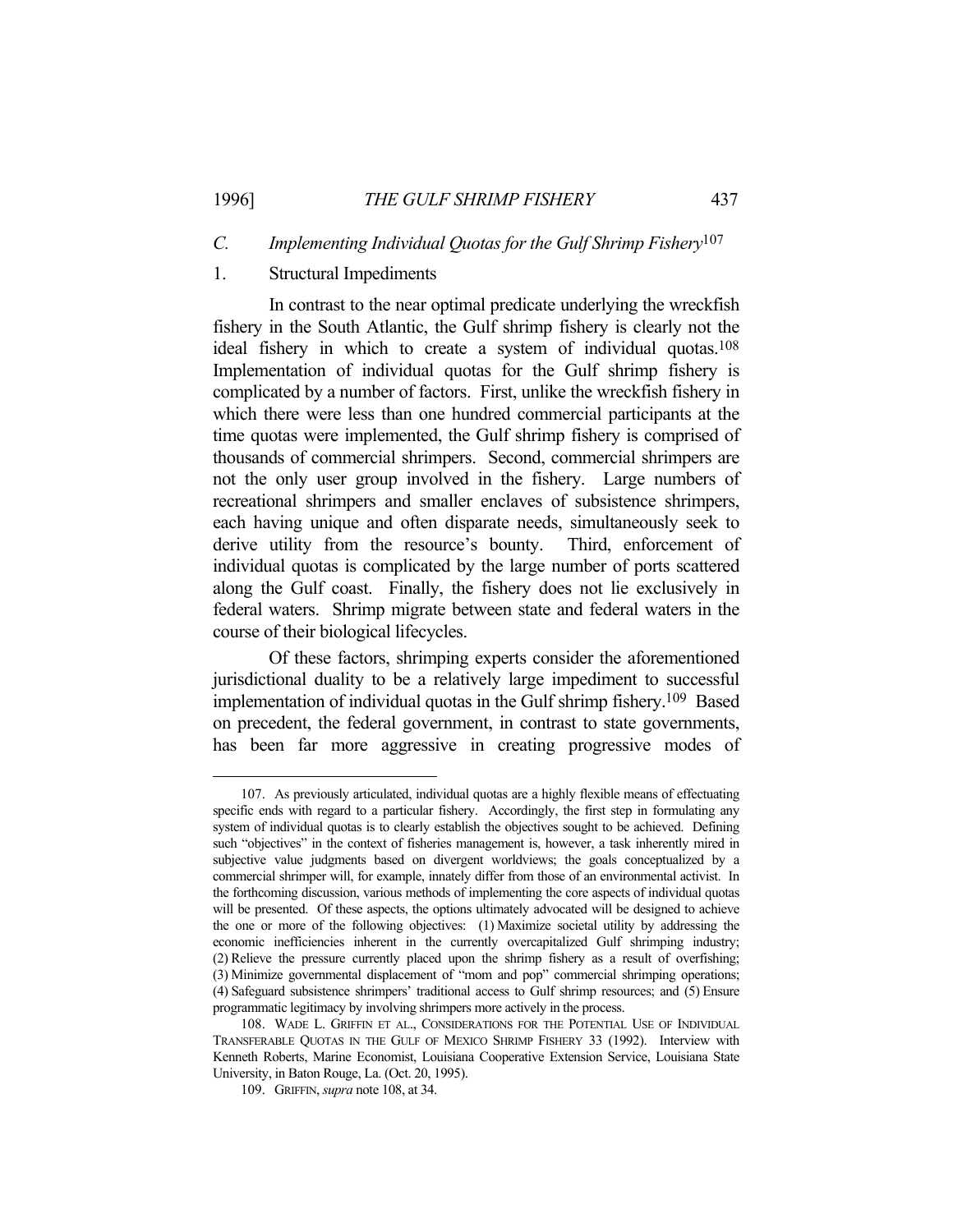environmental regulation. As such, it is highly unlikely that the Gulf states would enact legislation creating a system of individual quotas for the Gulf shrimp fishery prior to analogous federal action. Assuming the federal government created such quotas without compatible state legislation, it is argued that the core objectives of the system would be placed in serious jeopardy, particularly because of difficulties regarding enforcement.<sup>110</sup> The willingness to enact regulations compatible with existing federal individual quota systems has varied from state to state.<sup>111</sup> Strict enforcement mechanisms will be needed to counter the impact of state nonparticipation in the operation of such a program.<sup>112</sup>

 Successful implementation of a system of individual quotas in the Gulf shrimp fishery is also largely contingent on programmatic acceptance by the affected shrimpers.113 As the ongoing debacle regarding the turtle excluder devise (TED) requirement has shown, when government entities issue regulatory fiats, the new policy initiatives "often heighten the frustrations and sense of powerlessness among fishermen."114 Moreover, fishermen who feel alienated by the system are less likely to adhere to the guidelines imposed by a particular bureaucratic enactment.

 In the context of an individual quota system in the Gulf shrimp fishery, such nonadherence would exacerbate already complex enforcement formulations. Ultimately, if the system lacks legitimacy among the industry participants, attainment of the desired objectives will be rendered infeasible. In order to establish a legitimate quota system in

 <sup>110.</sup> *Id.*

 <sup>111.</sup> By way of example, the Gulf Council recently established a system of individual quotas for red snapper. Within this context, the Regional Director of the National Marine Fisheries Service contacted the relevant fishery departments in the five Gulf states regarding the issue of whether compatible state regulations could be enacted. Although state officials from Florida, Alabama, Mississippi, and Texas responded in the affirmative, Louisiana, by way of a legal memo drafted by the Chief Counsel of the Department of Wildlife and Fisheries, answered with an unequivocal "no;" specifically, Louisiana argued that implementation of such quotas would be violative of state constitutional, statutory, and case law. (Letter from William S. "Corky" Perret, Assistant Secretary, Office of Fisheries, La. Dep't of Wildlife).

 <sup>112.</sup> Propounded enforcement mechanisms include, but are not limited to, the use of a dockside credit card system (*see supra* dockside agents, and electronic tracking). Ideally, the costs associated with such measures should be billed to the states whose intransigence precipitates the problem of tracking which shrimp come from whose waters. Such an approach would, however, inevitably be challenged on constitutional grounds.

 <sup>113.</sup> Interview with Kenneth Roberts, Marine Economist, Louisiana Cooperative Extension Service, Louisiana State University, in Baton Rouge, La. (Oct. 20, 1995).

 <sup>114.</sup> GRIFFIN,*supra* note 108, at 34.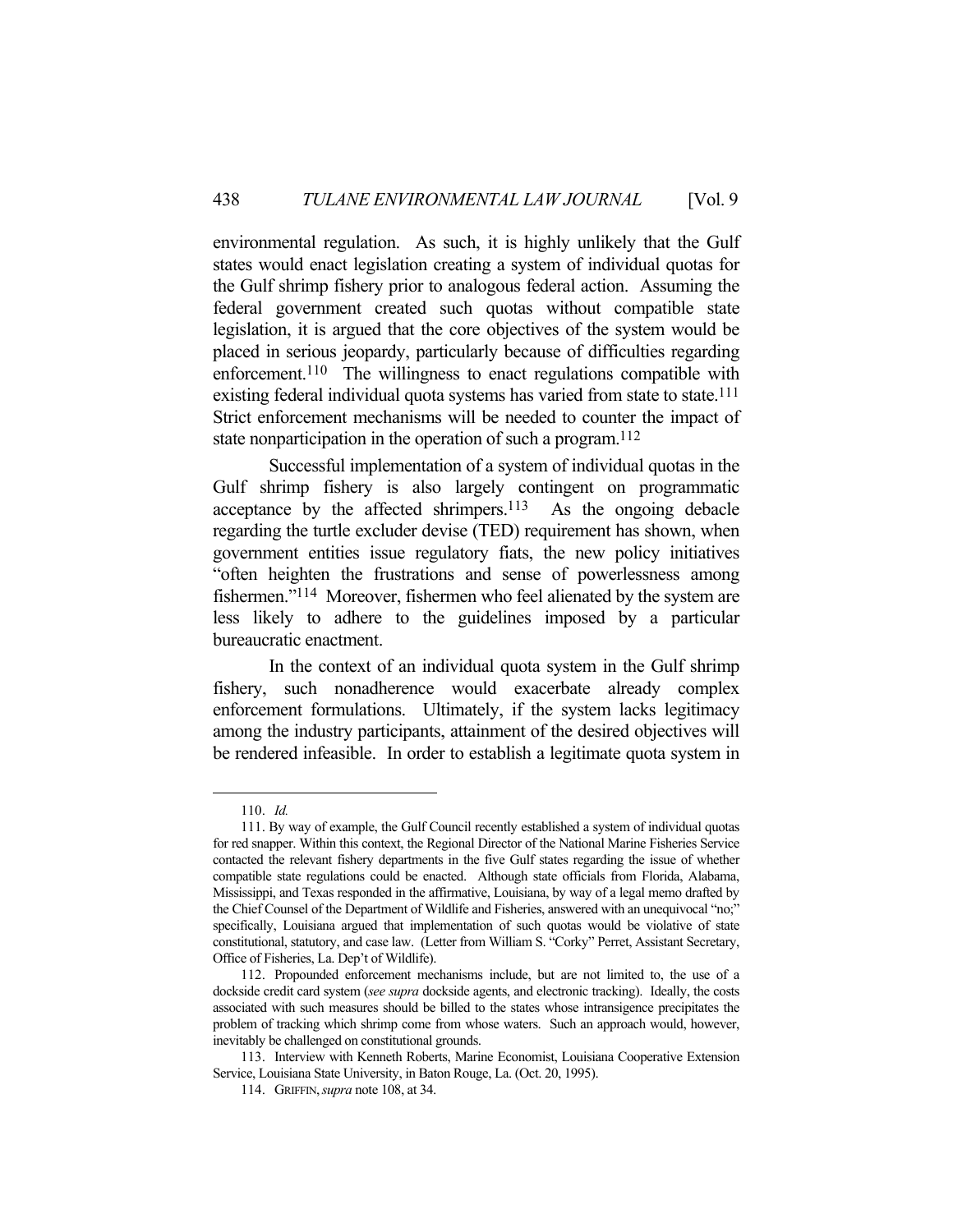the Gulf shrimp fishery, it has been proposed that the Gulf Council adopt the managerial approach, successfully utilized by Japan, Norway, and the United Kingdom, termed "co-management."115

 As opposed to the current structure in which fishermen act only as "consultants" to the government's administrative body, comanagement, by definition, entails governmental entities and the relevant fishermen sharing in the management functions associated with a particular fishery.116 Conceptually, all shrimpers would be required to participate in one of various shrimping cooperatives. These cooperatives would rely on membership participation. All member shrimpers would form the organization's "general assembly" and a "board of directors," elected by the general assembly, would be empowered to make strategic decisions.117 The government's role in the process would involve providing overall planning, determining TAC, solving conflicts between cooperatives, providing legal support for cooperatives, and enforcing regulatory decisions.118 The shrimping cooperatives would, on the other hand, be responsible for controlling access to the fishery, distributing individual quotas among individual fishermen, and regulating fishing practices.119 The bottom line is that by actively engaging shrimpers in the decision-making process, co-management provides a potential solution to the aforementioned impediments to programmatic acceptance.

## 2. Determination of the Individual Quota

a. Duration of Rights

 In establishing a system of individual quotas for a particular fishery, it is important to delineate the nature of the property right

 <sup>115.</sup> *Id.* at 35. Interview with Kenneth Roberts, Marine Economist, Louisiana Cooperative Extension Service, Louisiana State University, in Baton Rouge, La. (Oct. 20, 1995).

 <sup>116.</sup> GRIFFIN,*supra* note 108, at 35.

 <sup>117.</sup> Anthony Davis & Leonard Kasden, *Bankrupt Government Policies and Belligerent Fishermen Responses*: *Dependency and Conflict in the Southwest Nova Scotia Small Boats Fisheries*, 19 J. CAN. STUD. 147 (1984). Several structural variations have been suggested to enhance such a regime. First, to prevent conflicts within and between groups, property rights to the shrimp resources should be granted to the cooperatives exclusively; only individuals belonging to one of the cooperatives would be able to obtain the right to fish. Second, group size should be limited so as to encourage responsiveness to membership concerns and to prevent larger cooperatives from overshadowing smaller ones. Third, shrimpers should be allowed to choose the cooperative to which they belong; limiting governmental coercion increases legitimacy. GRIFFIN, *supra* note 108, at 37.

 <sup>118.</sup> *Id.*

 <sup>119.</sup> *Id.*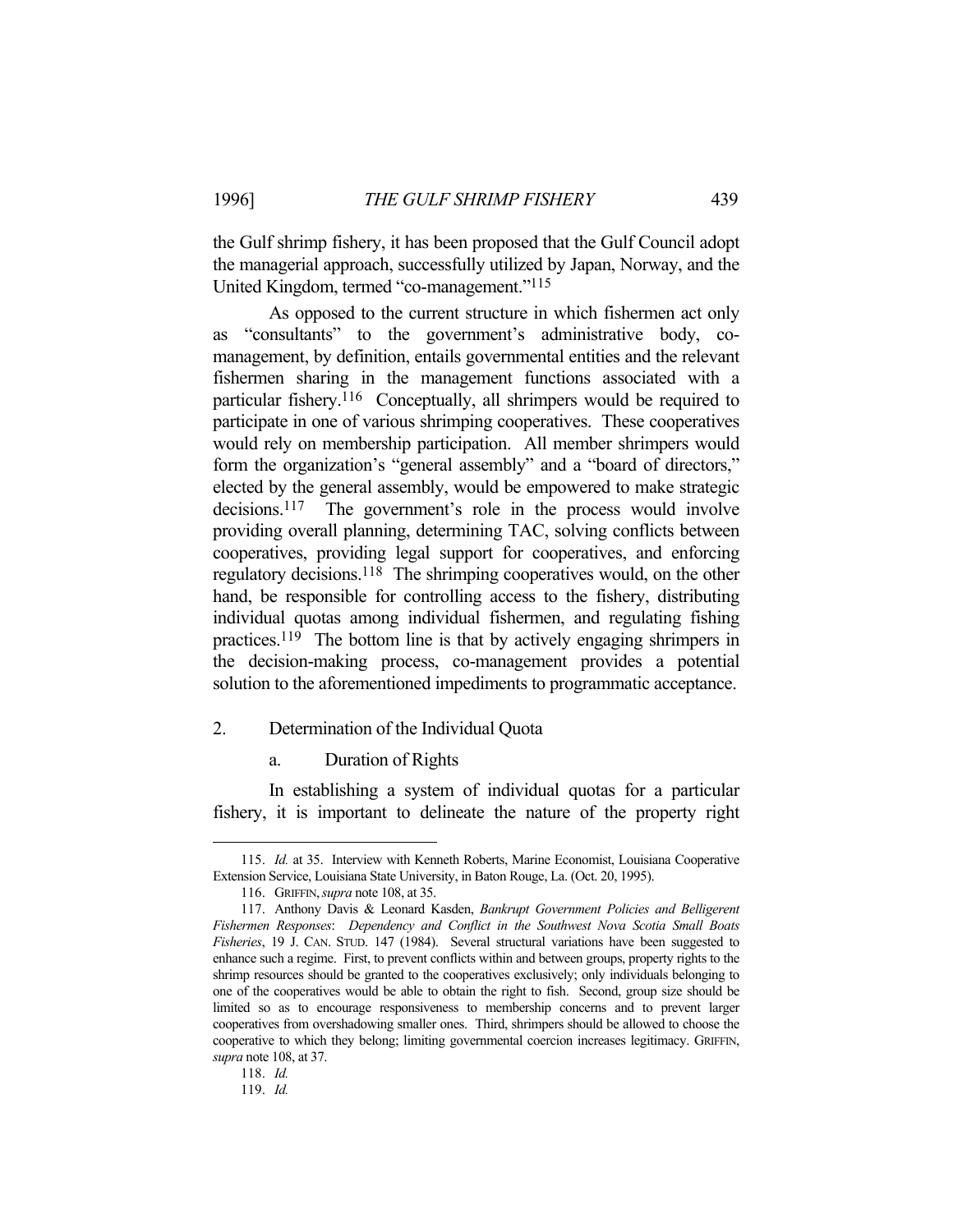involved, specifically with regard to its duration. The duration of the ownership right can be defined as either "term" or "permanent."120 Term rights are limited to a fixed period of time with a specified ending point. Permanent rights, on the other hand, theoretically extend indefinitely.<sup>121</sup> The General Counsel for the National Oceanic and Atmospheric Administration (NOAA) has, however, stipulated that permanent rights constitute a "privilege of indefinite duration" that "last[s] for the life of a fishery management plan."<sup>122</sup> In other words, when a fishery management council decides to terminate a system of individual quotas, the permanent rights granted to individual fishermen will revert back to the state.123 Although term rights provide the government with the greatest flexibility, particularly with regard to dismantling an unsuccessful individual quota program, permanent rights enable long term planning and efficient allocation of resources by fishery participants.124 Considering the needs of the Gulf shrimp fishery, ownership rights defined as "permanent," tempered by the NOAA's clarification, provide the best possible solution; not only is the government allowed qualified flexibility, but, more importantly, requisite marketplace efficiency is assured.125

1

 Property, by definition, is a "legally protected 'expectation' of deriving certain advantages from a 'thing' ...." ROGER A. CUNNINGHAM, ET AL., THE LAW OF PROPERTY 3 (1984). Among the interests conveyed with property that enable the attainment of the expected advantages under a private property regime are duration, exclusivity, and divisibility. Carrie A. Tipton, Note, *Protecting Tomorrow's Harvest: Developing a National System of Individual Quotas to Conserve Ocean Resources*, 14 VA. ENVTL. L.J. 381, 411 (1995). The difficulty with regard to individual quotas is that while they typically possess some of the aforementioned characteristics (e.g., exclusivity and divisibility), they lack, as a result of NOAA's caveat, others (e.g., duration). As such, individual quotas fall short of the designation of "complete property" rights and, therefore, more accurately constitute "quasi-property" rights.

 This distinction is significant in that it affords the government with needed protection from incessant litigation under the Fifth Amendment's Takings Clause which states that "private property [shall not] be taken for public use, without just compensation." U.S. Const. amend. V. If defined as a "complete private property" right, "the government would have to compensate the owners for the values lost during regulation ...." Carrie A. Tipton, Note, Protecting Tomorrow's Harvest: *Developing a National System of Individual Quotas to Conserve Ocean Resources*, 14 VA. ENVTL.

 <sup>120.</sup> *Id.* at 57.

 <sup>121.</sup> GRIFFIN,*supra* note 108, at 57.

 <sup>122.</sup> *Id.* at 57, 59.

 <sup>123.</sup> *See id.* at 57.

 <sup>124.</sup> *Id.* at 58-59.

 <sup>125.</sup> The aforementioned durational decisions overlie one of the more contentious areas of conceptual debate surrounding the formulation of a system of individual quotas. At the core of this controversy is the fundamental inquiry into the nature and implications of the allocation itself; specifically at issue is the question of whether the allocation is, in fact, a "property right."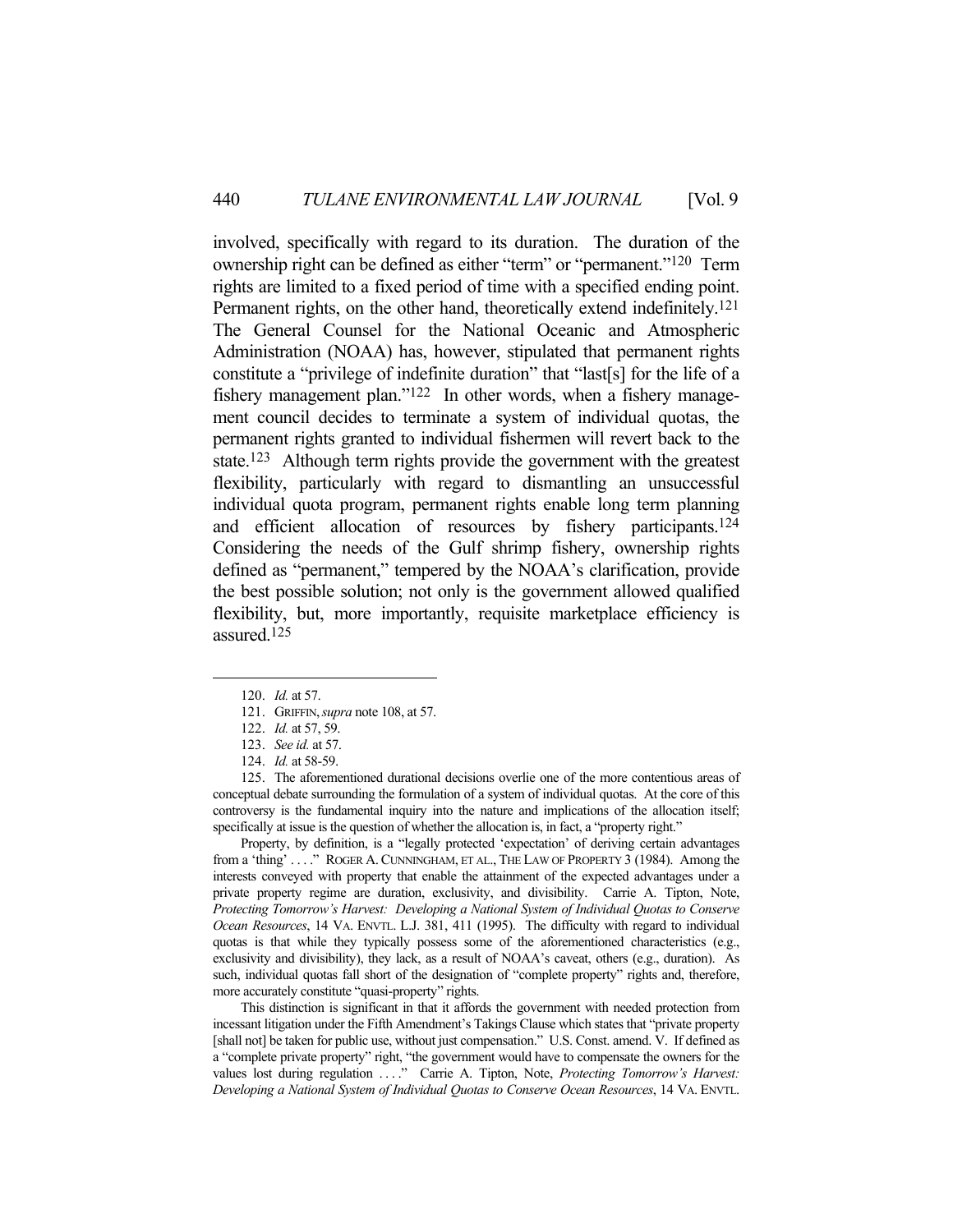# b. Initial Allocation

 Decisions regarding the initial allocations involved in a system of individual quotas focus on two primary inquiries: first, who is eligible to participate in the system, and second, how many shares each eligible participant is entitled to. National Standard 4 of the FCMA provides guidance in these formulations via its stipulation that allocation or assignment of fishing privileges among United States fishermen must be: (1) fair and equitable to all fishermen, (2) reasonably calculated to promote conservation, and (3) carried out in such a manner that no individual, corporation, or other entity acquires an excessive share of privileges.126 Moreover, the initial allocations should be structured to minimize governmental displacement of "mom and pop" commercial shrimping operations and to safeguard subsistence shrimpers' traditional access to Gulf shrimp resources. In addition to being politically pragmatic, such protections honor the FCMA's requirement of "fair and equitable [allocation] to all fishermen."127

 Depending on the management approach utilized, eligibility requirements can either be established by shrimping cooperatives under a co-management regime or by governmental entities (e.g., the Gulf Council).128 Typically, vessel ownership is the primary criterion for determining who is eligible for the initial allocation of quotas.<sup>129</sup> Possible approaches utilizing variations of this criterion include initial allocation to (1) "all persons with documented shrimp landings for the past "x" years and who presently own a vessel licensed to shrimp in any of the Gulf states or have made a significant investment in the construction or purchase of a shrimp vessel"; or (2) "all persons who currently own a vessel licensed to shrimp in any one of the Gulf states or have made a significant investment in the construction or purchase of a

L.J. 381, 412 (1995). Exemplifying the types of scenarios that would generate claims capable of consuming the system are the following: (1) the Council is forced to temporarily set TAC at zero in response to a catastrophic oil spill in the Gulf; or (2) the Council terminates an unsuccessful system of individual quotas, thus reverting the participant's "expectation" interest to the state. In all these formulations, it is critical to remember that "the rights are provided [to fishery participants] as a function of environmental conservation, not as a benefit requiring protection under the Constitution;" such protections would undermine overall systemic stability. *Id.*

 <sup>126.</sup> WADE L. GRIFFIN ET AL., CONSIDERATIONS FOR THE POTENTIAL USE OF INDIVIDUAL TRANSFERABLE QUOTAS IN THE GULF OF MEXICO SHRIMP FISHERY 60(1992) (citing 16 U.S.C. § 1851 (1988)).

 <sup>127.</sup> *See* 16 U.S.C. § 1851 (1988)*.*

 <sup>128.</sup> GRIFFIN, *supra* note 108, at 60.

 <sup>129.</sup> *Id.* at 61.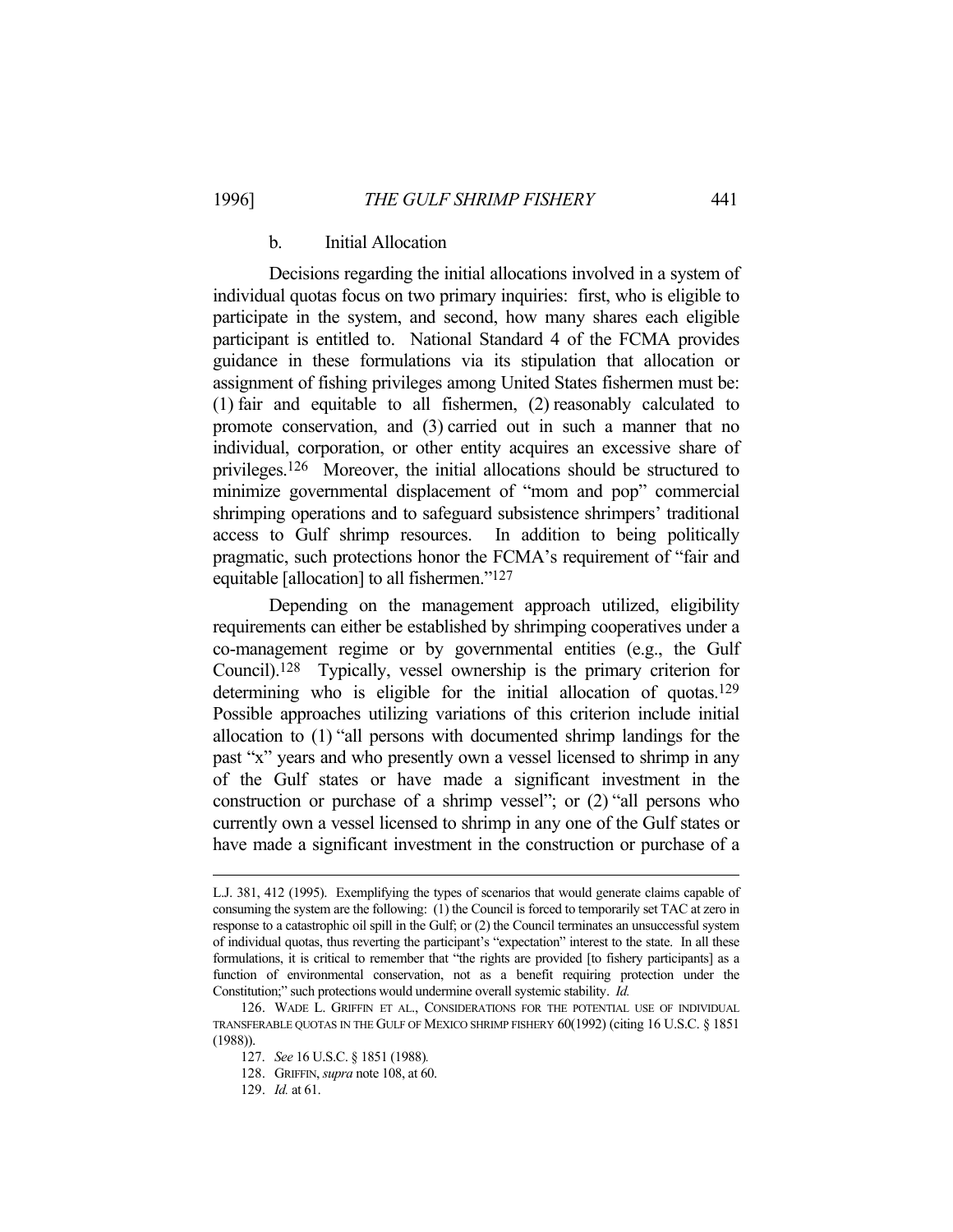shrimp vessel."<sup>130</sup> A third, equitable approach to the allocation dilemma would include "all those who are 'significantly dependent' on the shrimp fishery."131 Broadly defined, "significantly dependent" could provide the protection necessary to effectively guarantee the participation of Gulf subsistence and small-scale commercial shrimpers in the individual quota system. Without such guaranteed participation, the proposed system would be politically unpalatable and, as such, "dead on arrival."<sup>132</sup>

 Once deemed eligible for participation in the program, shares are typically allocated based on historical landings, vessel size, or some combination of both factors.133 Moreover, under a co-management structure, quotas would be allocated to the shrimping cooperatives. Such cooperatives would, thereafter, independently formulate criteria for distributing shares of their quota.<sup>134</sup> Absent the co-management scenario, the approach taken by the South Atlantic Council represents a particularly equitable way of distributing shares; in this approach, 50% of TAC was allocated on the basis of historical landings and 50% of TAC was divided equally, in conjunction with an initial allocation limitation of

<u>.</u>

134. *Id.* at 63.

 <sup>130.</sup> *Id.*

 <sup>131.</sup> *Id.*

 <sup>132.</sup> In light of industry concerns regarding the possible mass acquisition of ownership rights in domestic fisheries by foreign concerns, it is important to note that such foreign ownership of individual quotas can be indirectly limited by making quota ownership dependent on United Statesflagged vessel ownership. Dan Huppert, *Foreign Ownership*, *in* CONSIDERATIONS FOR THE POTENTIAL USE OF INDIVIDUAL TRANSFERABLE QUOTAS IN THE GULF OF MEXICO SHRIMP FISHERY 123- 25 (1992). Although there is no basis for such restrictions under the National Standards of the FCMA, 16 U.S.C. § 1851 (1988), both the Merchant Marine Act of 1920 (Jones Act), 46 U.S.C. § 883 (1993) (stating "No merchandise . . . shall be transported by water . . . between points in the United States . . . in any other vessel than a vessel built in and documented under the laws of the United States and owned by persons who are citizens of the United States . . ."), and the Commercial Fishing Industry Vessel Anti-Reflagging Act of 1987 ("Anti-Reflagging Act"), 46 U.S.C. § 12102 (1988), establish that foreign built or rebuilt vessels are prohibited from operating in domestic fisheries. Dan Huppert, *Foreign Ownership*, *in* CONSIDERATIONS FOR THE POTENTIAL USE OF INDIVIDUAL TRANSFERABLE QUOTAS IN THE GULF OF MEXICO SHRIMP FISHERY 123 (1992). Moreover, so as to protect domestic interests from foreign-controlled United States corporations, the Anti-Reflagging Act requires that United States corporations owning fishing vessels be controlled by United States citizens. 46 U.S.C. § 12102(a), cited in Dan Huppert, *Foreign Ownership*, *in* CONSIDERATIONS FOR THE POTENTIAL USE OF INDIVIDUAL TRANSFERABLE QUOTAS IN THE GULF OF MEXICO SHRIMP FISHERY 123 (1992) ("controlled" in this context is equated with possessing a majority of the voting shares). A "grandfather clause" exception exists, however, with regard to foreign owned and controlled vessels active in the fishery prior to law's enactment. 46 U.S.C. § 12102(b)(1), cited in Dan Huppert, *Foreign Ownership*, *in* CONSIDERATIONS FOR THE POTENTIAL USE OF INDIVIDUAL TRANSFERABLE QUOTAS IN THE GULF OF MEXICO SHRIMP FISHERY 123 (1992). It is unclear whether such foreign vessels could participate in the individual quota system.

 <sup>133.</sup> GRIFFIN, *supra* note 108, at 62-63.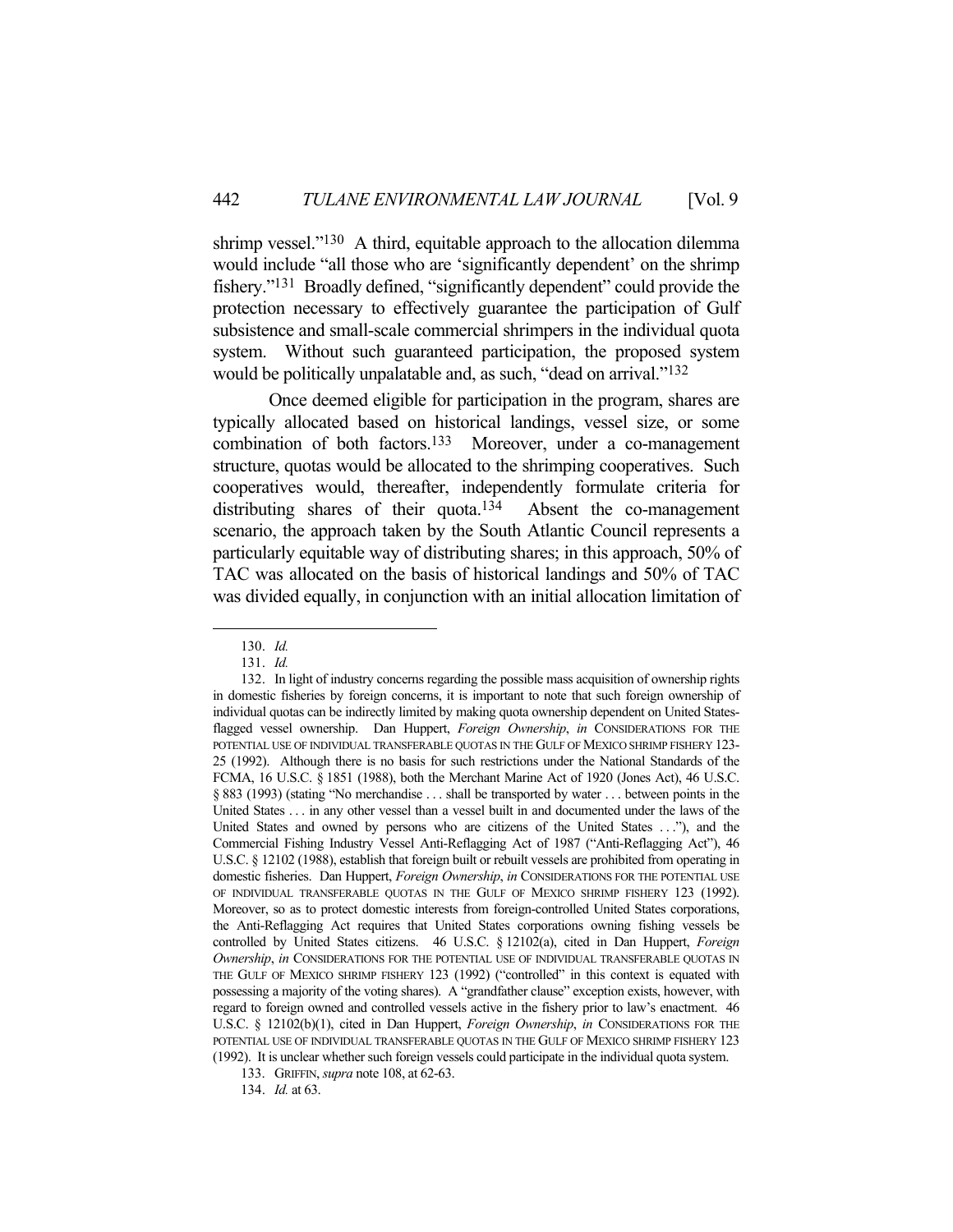10% per participant.135 Such an approach would provide additional protection for small-scale operations and subsistence shrimpers by giving them more than their actual marketshare. Furthermore, the system should require adequate documentation of the aforementioned historic landings (i.e. "no sales receipts, no participation") in order to prevent inevitable misrepresentations. An exception to this facially draconian requirement should be allowed for subsistence shrimpers, who, by definition, will not possess sales receipts from dockside dealers.

#### 3. Transferability

 A critical consideration in the formulation of any system of individual quotas is whether to legislatively define such quotas as "transferable." In general, transferability is a beneficial aspect of any quota program because it promotes the optimal use of societal resources. According to industry experts, "[f]ully transferable quotas will promote a competitive marketing system and allow quotas to move to their highest valued use."<sup>136</sup>

 Due to the large number of isolated participants spread over a wide geographic area, however, it has been advocated that transferability be phased in several years after the implementation of the program.<sup>137</sup> Under this approach, participants in the system would have the opportunity to rationally determine the true value of their shares, thus avoiding impetuous, front-end sales.138

 Furthermore, to provide additional protection to small-scale and subsistence shrimpers, transferability can be restricted to transfers within a particular vessel class or within a specific region.139 In addition, the managerial authority can structure the system such that no single participant can accumulate more than a specified percentage of market shares.<sup>140</sup> Although these approaches undeniably entail "significant"

 <sup>135.</sup> Roberts, *supra* note 87, at 16. Tom Haynes, *Council Crafts Plan For Wreckfish*, ORLANDO SENTINEL TRIB., Aug. 4, 1991, at E3.

 <sup>136.</sup> GRIFFIN, *supra* note 108, at 64.

 <sup>137.</sup> Interview with Kenneth Roberts, Marine Economist, Louisiana Cooperative Extension Service, Louisiana State University, in Baton Rouge, La. (Oct. 20, 1995).

 <sup>138.</sup> *Id.*

 <sup>139.</sup> GRIFFIN, *supra* note 108, at 64-65.

 <sup>140.</sup> Interview with Kenneth Roberts, Marine Economist, Louisiana Cooperative Extension Service, Louisiana State University, Baton Rouge, La. (Jan. 31, 1996). Although it is deemed unlikely that a "monopoly" could ever emerge in the context of an individual quota system in the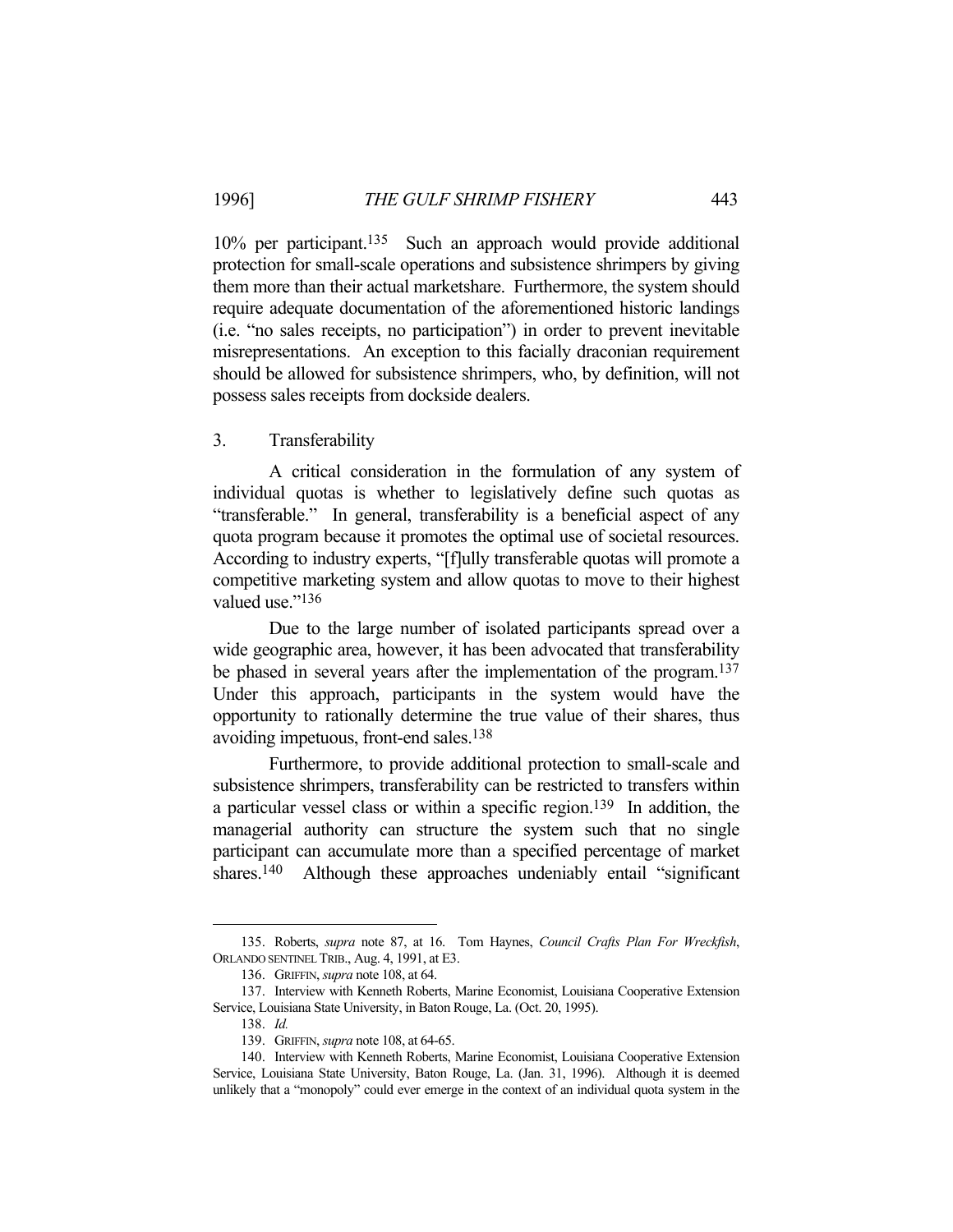losses in economic efficiency in the long run," the "economic and political stability" derived therefrom arguably outweigh such detrimental implications.141

## 4. Miscellaneous Features

 First, given the scope of the Gulf shrimp fishery both in terms of scattered port facilities and copious participants, it is feared that an individual quota system in the fishery would be unmanageable. To assuage such fears, however, it has been advocated that a mandatory dockside credit card system be created in conjunction with the establishment of a quota system.142 Under this approach, all commercial shrimpers would be issued a credit card encoded with their individual quota.143 Upon entry into port, such shrimpers (regardless of whether they intend to sell their haul dockside) would be required to land at a dockside dealer, have their credit cards run through a scanner, and, thereafter, have the relevant information on their landing and effort entered into the central computer system.144 According to analysts, such a credit card system is "the central feature that will enable an ITQ system to work in the Gulf of Mexico."145

 Second, because participation will only be minimally reduced as a result of the original allocations, a "buy-back" program should be instituted through which the government actively purchases shares from shrimpers and proceeds to "retire" them. Although a bit inefficient, such an approach is premised on fairness (i.e. minimal displacement via government line-drawing regarding quota allocation) with an awareness of the need to relieve pressure on the shrimp fishery.

## VII. CONCLUSION

 Limiting access through the use of individual quotas involves difficult decisions. While there can be little doubt that the current open access regime is inadequate, breaking with the status quo will require sacrifice on the part of current participants. Such sacrifice entails the

Gulf shrimp fishery, establishing a percentage cap on share ownership may "relieve some of the fear small operators may have of implementing an ITQ system." GRIFFIN, *supra* note 108, at 68.

 <sup>141.</sup> *Id.* at 65.

 <sup>142.</sup> *Id.* at 42-44.

 <sup>143.</sup> *Id.* at 43.

 <sup>144.</sup> GRIFFIN, *supra* note 108, at 43.

 <sup>145.</sup> *Id.* at 42.